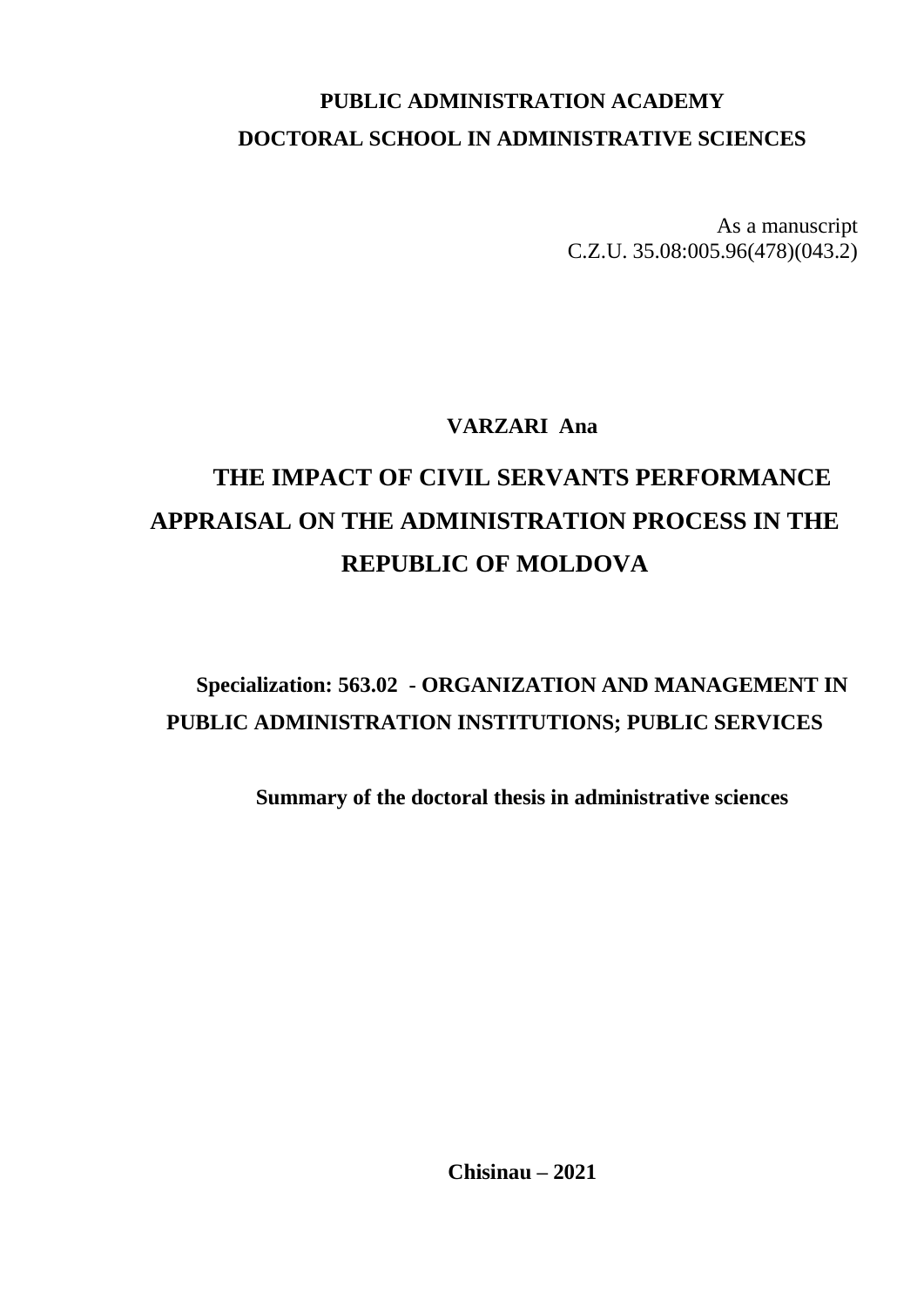## **The thesis was elaborated within the Doctoral School in Administrative Sciences of the Public Administration Academy**

This summary is a translation in English of the summary prepared in Romanian.

## **Scientific supervizor:**

**SPĂTARU Tatiana,** Doctor habilitat, Associate Professor, Public Administration Academy. **Doctoral Committee:** 

- **1. SOLOMON Constantin**, Doctor habilitat in political sciences, university professor, Department of political sciences and international relations, Public Administration Academy, **chairman of the committee**;
- **2. DULSCHI Ion**, PhD of history, Associate Professor, Dean of the Department of Higher Master's Studies; Public Administration Academy, **official reviewer**;
- **3. JUC Victor**, Doctor habilitat in political sciences, University Professor; Director of the Institute of Legal, Political and Sociological Research, **official reviewer**;
- **4. BORȘ Vladimir,** PhD in Political Science, Associate Professor, Head of the Department of Political and Administrative Sciences, State University of Moldova, **official reviewer**;
- **5. BALAN Oleg**, Doctor habilitat in law, University Professor, Rector of Public Administration Academy, **member**;
- **6. SPĂTARU Tatiana**, Doctor habilitat in sociology, Associate Professor; principal scientific researcher, Institute of Legal, Political and Sociological Research, **member/scientific supervisor**;
- **7. SÎMBOTEANU Aurel**, PhD in Political Science, Associate Professor, Department of administrative science, Public Administration Academy, **member.**

The presentation will take place on 26 novermber 2021, at  $15^{00}$ , in mixed format, room no. 301, Public Administration Academy (Ialoveni street, 100, Chisinau municipality, MD 2070).

The doctoral thesis and the abstract could be consulted at the National Library from Republic of Moldova, at Library of the Public Administration Academy, as well as on the ANACEC website (https://www.cnaa.md).

The abstract was sent on 23 October 2021

### **Chairman of the Committee:**

**SOLOMON Constantin,** Doctor habilitat, University Professor **\_\_\_\_\_\_\_\_\_\_\_**

**Scientific supervizor:**

**SPĂTARU Tatiana,** Doctor habilitat, Associate Professor \_\_\_\_\_\_\_\_\_\_\_\_

**Author:**

**VARZARI Ana \_\_\_\_\_\_\_\_\_\_\_\_**

(©VARZARI Ana, 2021)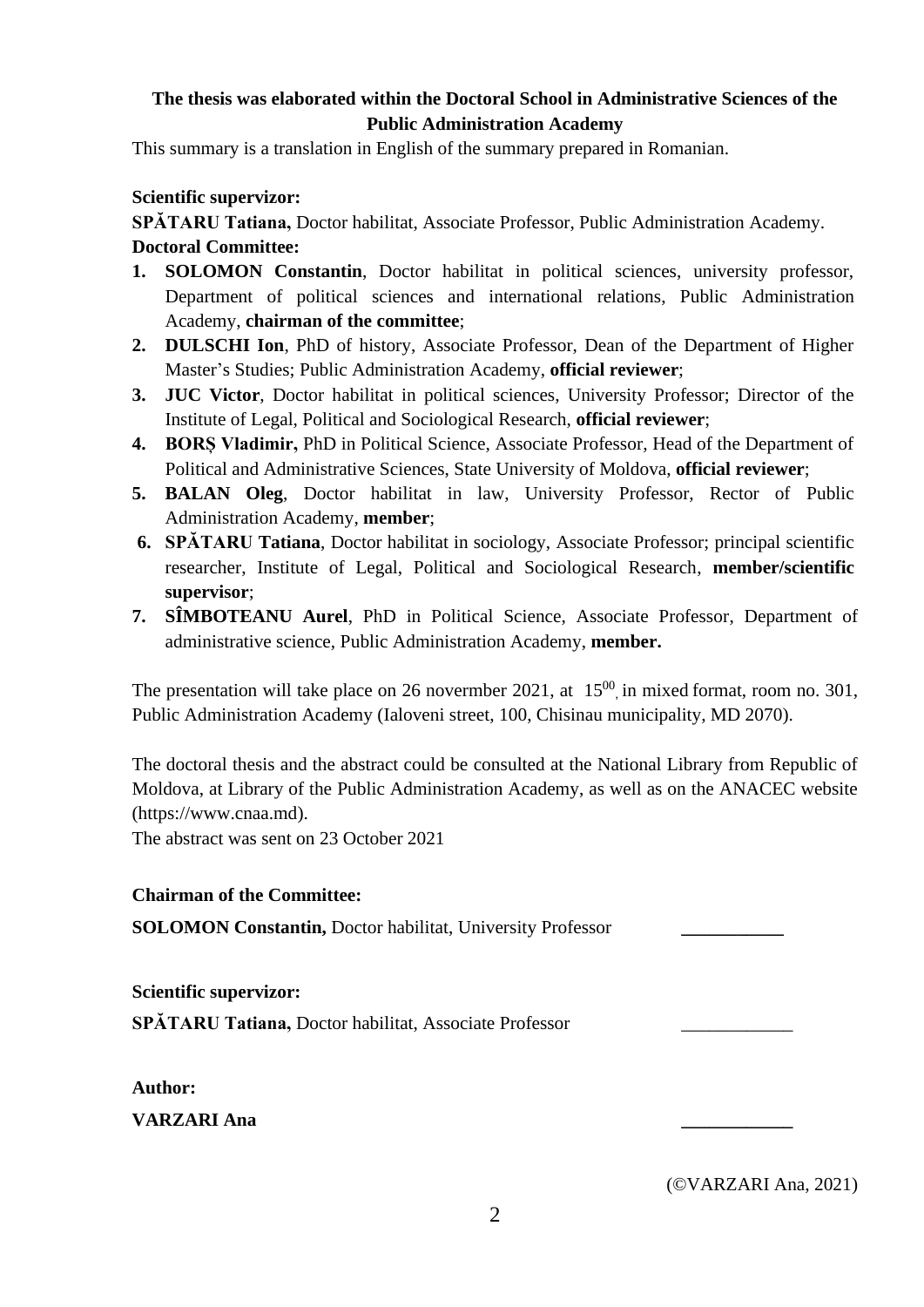# **Table of contents**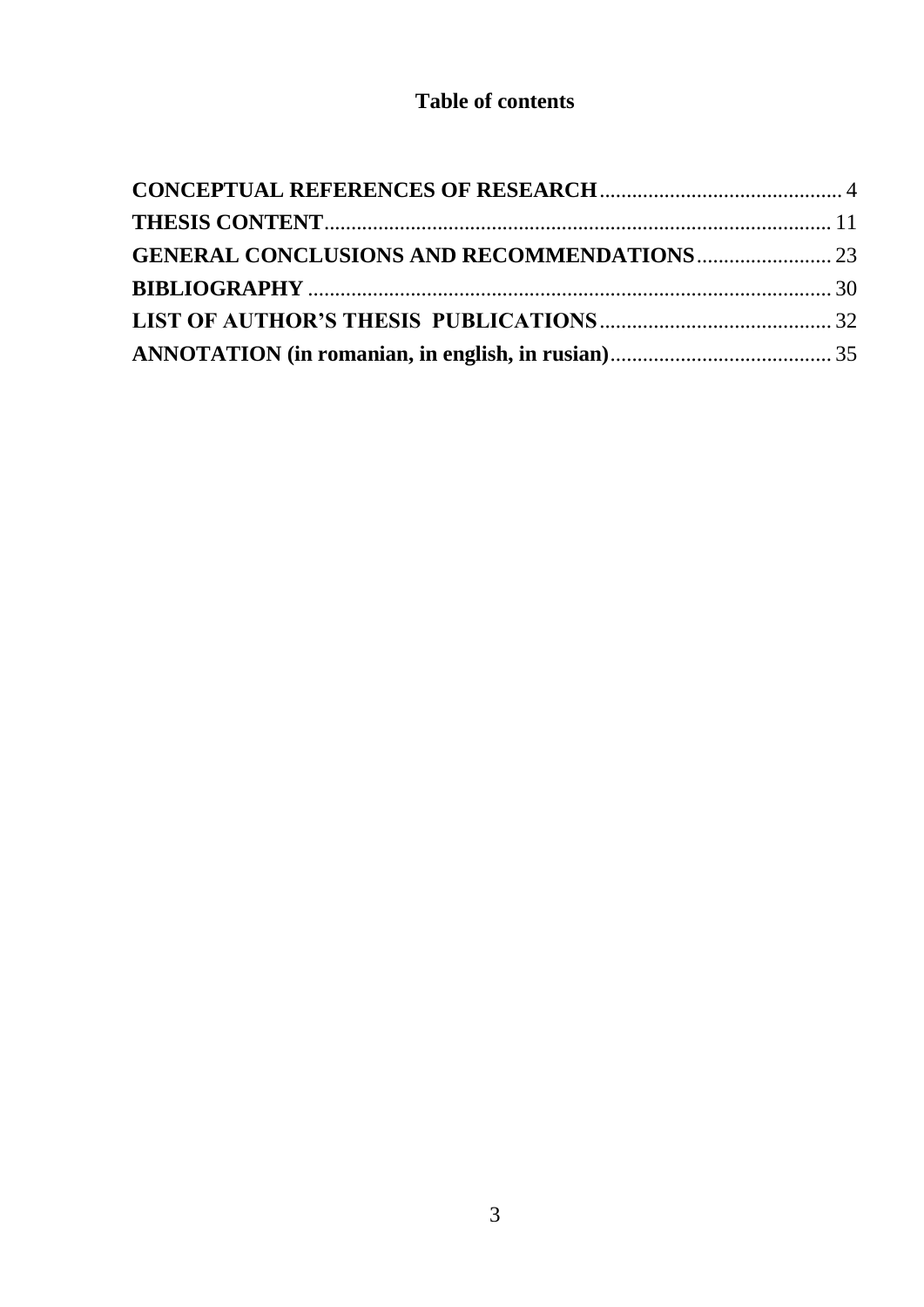#### **CONCEPTUAL REFERENCES OF RESEARCH**

<span id="page-3-0"></span>**Actuality and importance of the research.** The study of the impact of civil servants' performance appraisal on administration process represents a very current and important topic in the context of the reforming tendencies developed in the public administration from the last decades. Results-based reforms, goal setting, monitoring and measurement have developed management practices and techniques, including performance appraisal, with its introduction at both central and local levels. These reform developments are characterized by the systematic incorporation of objectives and performance indicators in the management and budgeting of civil servants. The impact of civil servants' performance appraisal has implications, first of all, on employees, by the fact that they better understand the place and its role in the management process, they are aware of the responsibility for the organization they represent.

Along with other states, based on the prerogatives of the European path, the Republic of Moldova joins the trends of public administration reform. The performance appraisal component is seen as a new approach in streamlining activities of civil servants, strengthening integrity, recruiting and selecting civil servants, professional development, classification and grading, respecting ethics and streamlining the administrative structure, as stipulated in the Strategy on Public Administration Reform for 2016 - 2020 [10]. This component is developed in the National Development Strategy "Moldova 2030" draft [9] with the aim of ensuring efficient and inclusive governance.

The civil servants' performance appraisal in the Republic of Moldova has been regulated since 2008, based on a strategic and legal framework. From the total number of civil servants in 2009, employment and promotion through competition register was 16%, in 2010 this number increased to 57%, and in 2011 it was 60.9% [17]. The analysis for 2019 year [18] indicates that the main way of holding public office is competition (55.1%), which together with the promotion (13.9%) comprise 69% of the way of holding public office, based on compliance the principle of meritocracy.

Even if quantitative progress has been made, the data do not provide qualitative perspectives on competition procedures. Such issues remain unexplained: transparency, fairness, impartiality, compliance with regulations, flawless application of procedures, quality of public service, correlation of results with remuneration, measuring individual and organizational performance, motivating officials to provide public services and others. Respectively, all this has an impact on the administration process. For these reasons, the practice of civil servants' performance appraisal must be an innovative one that would streamline the administration processes in the Republic of Moldova.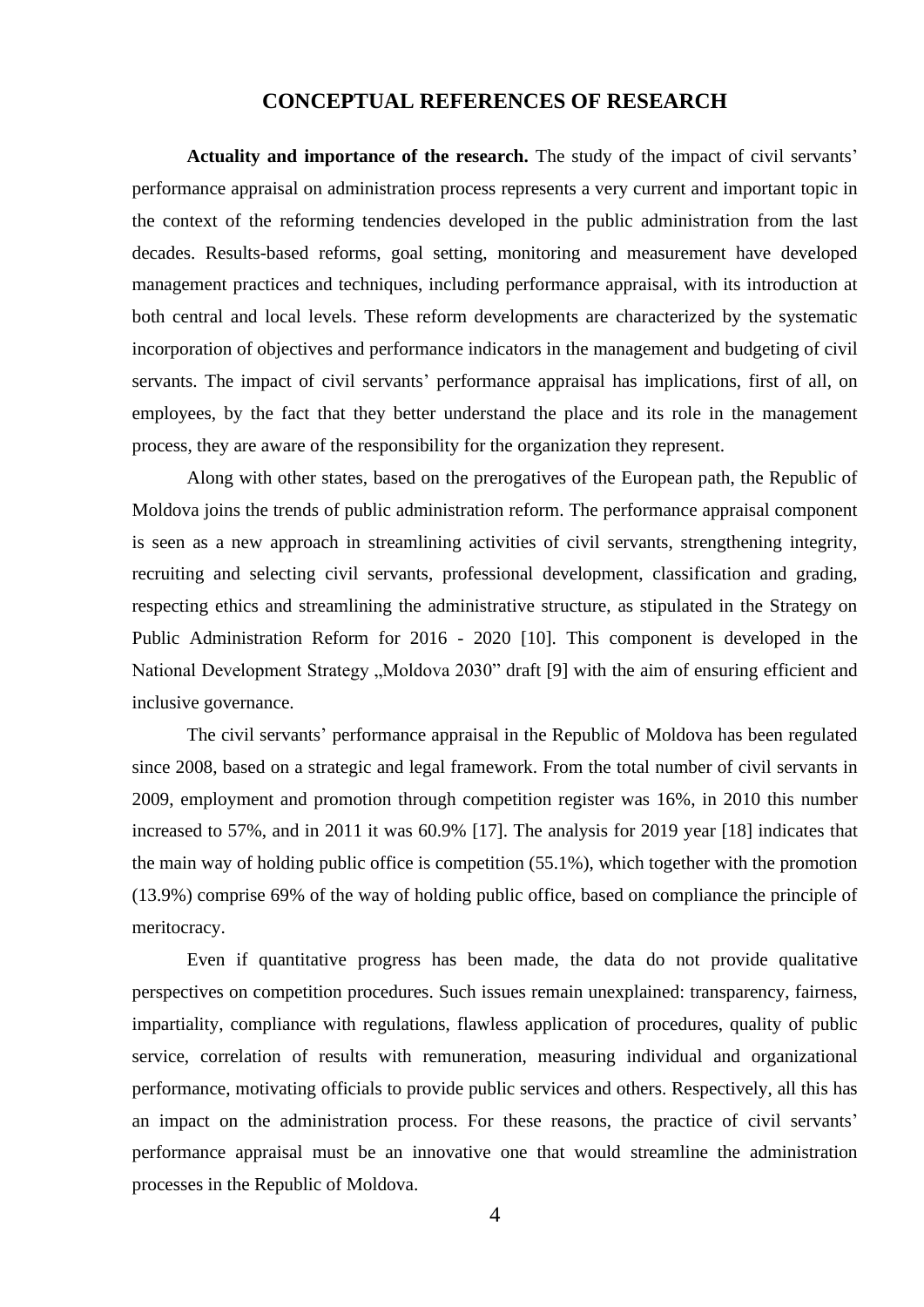The evolution of the results of civil servants' evaluation for the years 2012-2019, reflected in the Report on the civil service and the status of the civil servant, 2019 [18] shows a constant inflation of the ratings. In 2019, the majority of civil servants 99.4% was rated "very good"  $(56.6\%)$  and  $\mu$ good"  $(42.8\%)$ , the situation being almost identical in all levels of administration. This denotes the formalist approach, imposing the need to review the procedure for assessing the professional performance of civil servants, in order to determine the impact on the administration processes in the Republic of Moldova.

The relevance of the research topic is determined by the fact that governments are required to demonstrate effective results in the shortest possible time, a condition that can be achieved only on the professional performance of civil servants. In the context of public administration reforms taking place in the Republic of Moldova, the civil service system has a substantial importance, whose priority is to increase the quality of services, the efficiency of the final results of state programs, strategies and policies. Under these conditions, there is a growing need for staff with professional knowledge and skills to contribute to increasing the efficiency of the management process, in the context of a modernized socio-economic, political and legal system. The Republic of Moldova has made significant efforts to train, retrain and train advanced civil servants, which has had a positive effect on increasing their level of professionalism, competence and ability to perform their duties. However, tasks are becoming increasingly complex, setting new requirements for the quality of staff in the provision of public services. The state of the pandemic has brought with it new challenges. The public administration faced emerging needs, being determined to intensify its flexibility, response to unforeseen situations, digitization of services, remote work, health activities in the community, etc.

The Republic of Moldova has made commitments through the Public Administration Reform Strategy for 2016-2020 [10] and the Action Plan [6] to improve the quality of public services, efficient management of public resources, strengthen the professionalism of public employees, increase process transparency including indicators on the performance of public authorities.

Despite legislative regulations and development strategies, the process of civil servants' performance appraisal encounters difficulties and contradictions. To identify the cause of this situation, it is important to understand the essence and content of performance evaluation, motivation of stakeholders in the evaluation process, public officials' confidence in the objectivity and impartiality of evaluation, level of training and competence of evaluators, impact of evaluation on organizational competence, all of which have an influence on the administration process.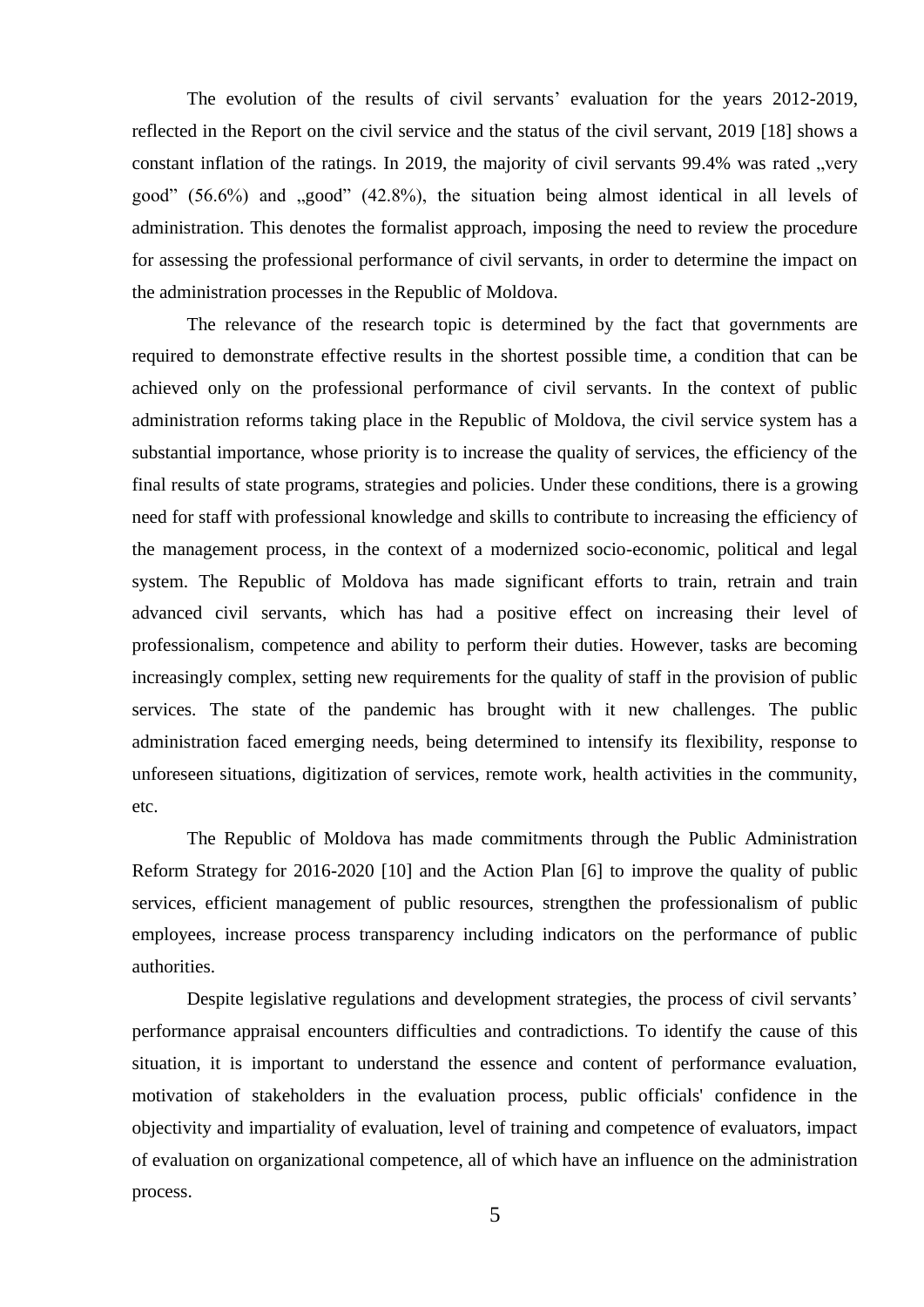At the same time, the issue of the impact of civil servants' performance appraisal on the administration process has not been systematically studied in the local investigative environment and requires further development in its practical applicability both to improve the system of evaluation and selection of specialists for training staff reserves, as well as for the potential of the civil service in general. Thus, the relevance of the research problem and its insufficient development, the theoretical and practical significance, partially capitalized, determined the formulation of the purpose, objectives and the research problem.

**Description of the situation in the field of research.** The study on the impact of civil servants' performance appraisal on administration process includes a fairly large geographical area, such as the United States of America (USA), EU Member States (EU) with a case study of the experience of Lithuania and the Eastern Partnership countries. In general, we cannot talk about certain standards in performance appraisal practice. Each country has developed its own mechanism in the field of performance evaluation, has taken over and adapted special tools to improve the quality of performance processes.

The concept of the impact of civil servants' performance appraisal on administration process is very complex. Concerns regarding the quality of public administration, the need to implement the professional performance evaluation system, monitoring and measuring performance, as well as strengthening a motivational system to increase the level of individual and organizational performance are found in European Commission documents, in the normative acts of North American and European states, including in monitoring studies.

The most relevant works of international authors are: Armstrong M., Drucker P., Banner D., Cooke R., McGregor D., Prowse P., Prowse J., Maciarello J., Kaselis M., Kusek R., Rist R., Poister T., Behn R., Ewoh A., Rubin E., Fitzpatrick S., Van Dooren W., Roll H., Tampieri L., Aspridis G., Demmke C., Grossi L., Cardona F., Parrado S., Nakrosis V. et al., which had served as support for theoretical provisions elaboration, such as: resource management development strategies, ethical dilemmas in performance evaluation, performance evaluation in public administration, performance measurement, particularities for performance appraisal of civil servants in different states.

Reports by institutions specializing in civil servants' performance evaluation, such as the European Institute of Public Administration (Maastricht), the Institute for Government Quality (University of Gӧteborg), the Global Governance Indicators Project, Bertelsmann Stiftung and others, have an indisputable value in understanding the impact of civil servants' performance appraisal on administration process.

The works analysis of Romanian researchers: Androniceanu A., Profiroiu M., Pitariu H., Bercu A., Verboncu I., Moldoveanu G., Nica E., Cărbunărean F., Jimborean O., Băcanu B.,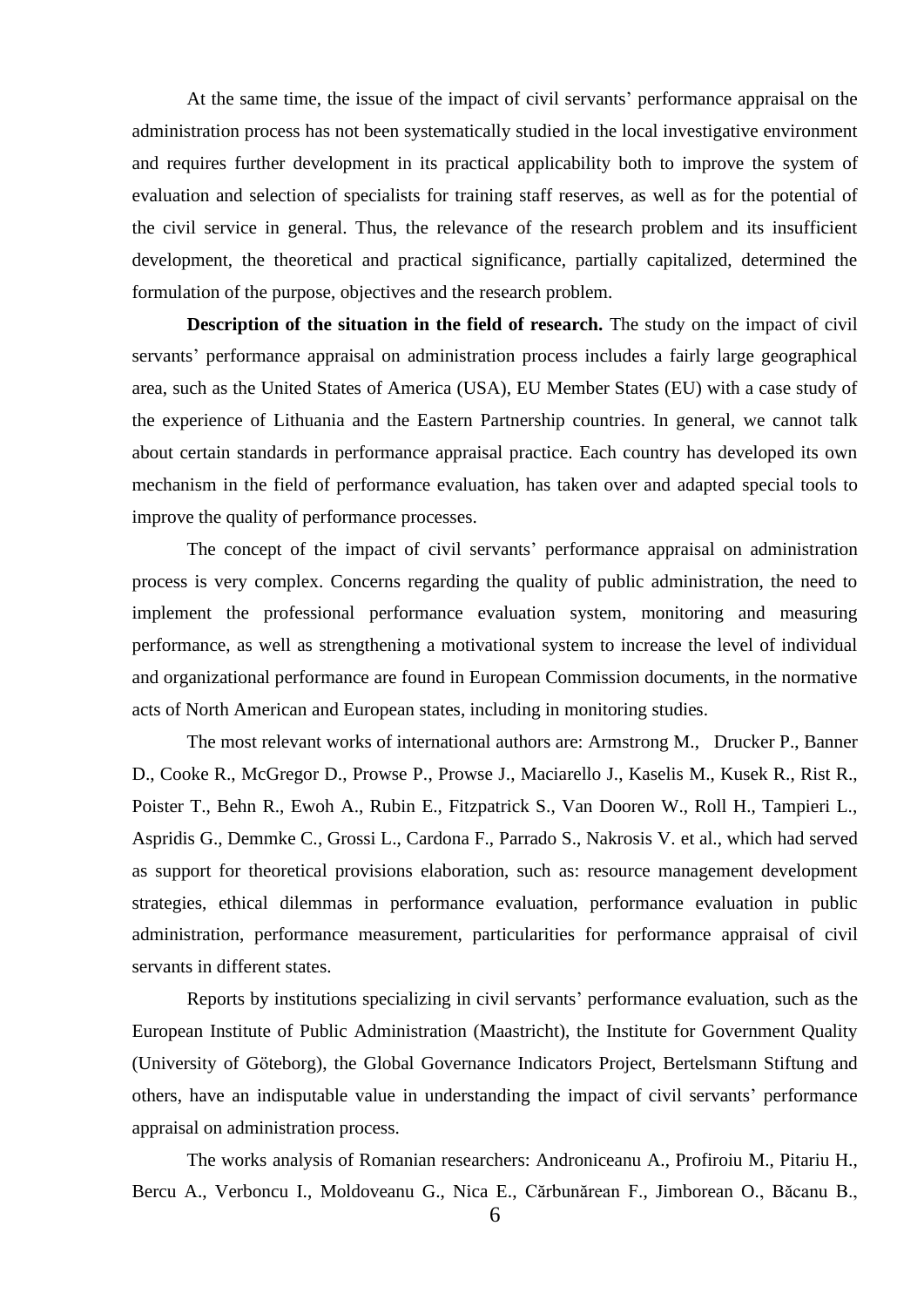Bădescu A., Matei L., Nicolescu O., Ștefănescu A., Ionescu C., Țurlea E. et al. had brought an important added value to the doctoral thesis, combining theoretical approaches with the experience accumulates by Romania and forming a theoretical framework, regarding the role of professional training of civil servants and performance in public administration, management and performance audit.

The authors works from the CIS states: Rucikin A., Vasilieva E., Vetitnev A., Voloșciuc P., Abacumov I., Bosico O., Palchyk H. highlight the importance of obtaining professional performance in the public service, serving as a support for the theoretical-applied substantiation of the thesis, highlighting the importance of the quality of the public administration process and the societal factors for civil servants' performance appraisal in the provision of public services.

In the local investigative area, the contributions of the authors are relevant to the analyzed topic: Platon M., Cojocaru S., Sîmboteanu A., Popovici A., Șaptefrați T., Balan O., Dulschi I., Gheorghița T., Levința-Perciun E., Țepordei A., Savca T., Secrieru A., Popa V., Chiriac L., Bîrcă A., Dragomir L., Osoianu I., Blajin A., Vaculovschi E., Tomuleț C., Postolache M. et al., which analyzes the criteria for professional performance appraisal, including the evaluation process from the perspective of interpreting the domestic legal framework and international practice. These studies customized the national and epistemological context of the research.

The analysis of a wide range of scientific publications in the field has found insufficient investigation in the impact of civil servants' performance appraisal on administration process; the presence of particularities in the evaluation of civil servants in correlation with the public administration system in one country or another; significant differences in the evaluation system and forms of stimulating the performance of different categories of civil servants, etc.

Starting from the fact that the impact of civil servants' performance appraisal on administration process is less elucidated in national research, we believe that the realization of this doctoral thesis will contribute to in-depth knowledge of the research problem and propose appropriate solutions to solve it.

**The purpose of this research** is to determine the impact of civil servants' performance appraisal on the public administration process in the Republic of Moldova and identify ways to optimize the performance appraisal in order to streamline public administration.

In order to achieve the proposed goal, the following **objectives** have been designed:

- the synthesis of the theoretical-methodological frame of reference regarding the civil servants' performance appraisal and finding the degree of its study in the international and national scientific literature;
- elaboration of the methodological framework for studying the impact of civil servants' performance appraisal on administration process;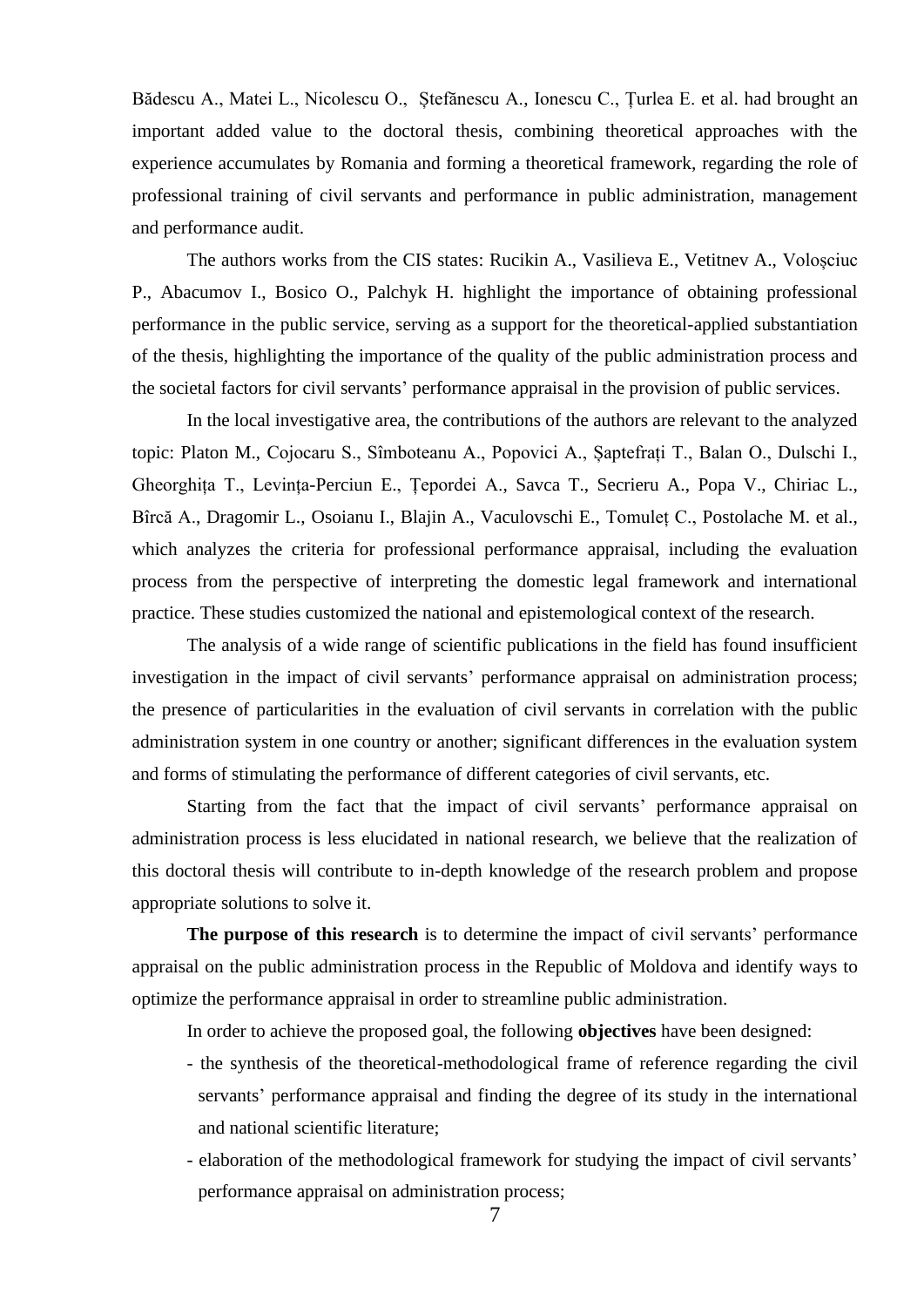- analysis of international practice in civil servants' performance appraisal and its impact on the administration process (USA, EU, Eastern Partnership);
- study of the evolution of civil servants' performance appraisal process in the Republic of Moldova;
- estimating the correlations of the perception of civil servants on the performance evaluation process in the Republic of Moldova;
- conducting the case study on the impact of civil servants' professional performance appraisal on the public administration process in Chisinau;
- formulating the conclusions and recommendations regarding the development of the methodology for civil servants' performance appraisal with revealing its impact on the efficiency of the administration process in the Republic of Moldova.

**Synthesis of research methodology.** The theoretical-empirical character of the doctoral thesis is based on the principles of scientific research, such as: interdisciplinarity (under the interference of public administration, human resources management, sociology, etc.), objectivity, consistency, demonstration, correlation, validity, utility, tradition and ethics.

In accordance with the established purpose and objectives, a complex of universalphilosophical methods was applied, which include the principles and laws of dialectics, serving as a way of logical reasoning; general-scientific methods, contain methods and principles that are used in a number of sciences, but can serve as instrumental support for another scientific field, such as: induction, deduction, comparative analysis, systemic analysis, document analysis, statistical analysis, etc. These contributed to definition of the categorical apparatus of research; analysis of theoretical-empirical cognitive support; examining the evolution of modern concepts regarding performance evaluation; knowledge systematization on the impact of performance appraisal of civil servants on the administration process. Scientific methods are applied for researching the organization processes and management in public administration institutions.

*The method of documentary research* allowed the study of international and national bibliography, electronic sources, analysis of the legislative and normative framework of the Republic of Moldova and other states, on the management of performance management in public administration and the process of performance appraisal of civil servants. In order to clearly delimit the categorical apparatus used in the content of the paper, the technique of *studying dictionaries* was used, penetrating the essence of the key notions: *impact, appraisal, performance, administration process* and others. *Induction* and *deduction* served as a methodological support for the analysis of referential theories to the researched problem. The *analysis* and *synthesis* made it possible to formulate conclusions and recommendations in order to remedy the performance evaluation process and streamline the management process.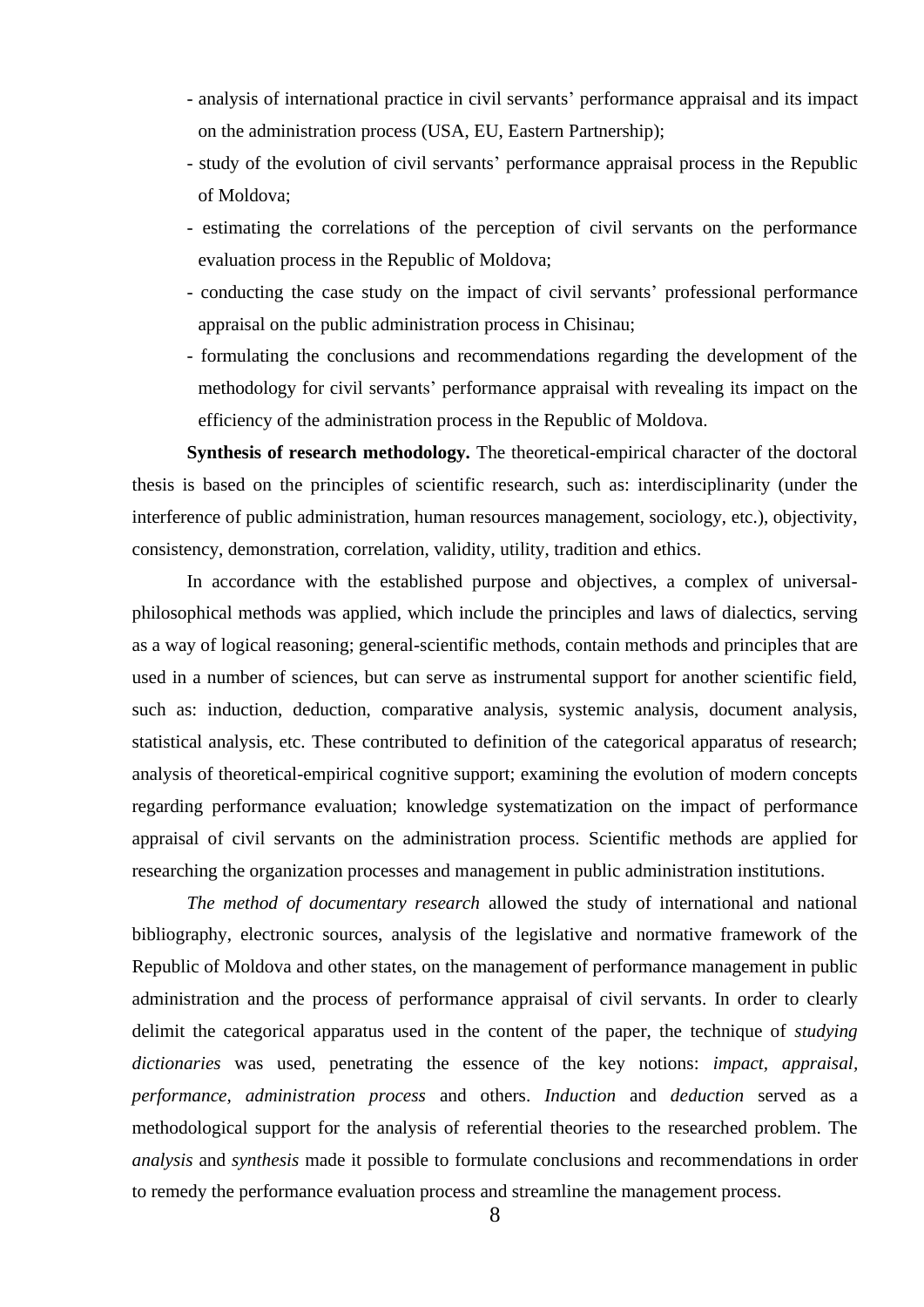*The historical method* has contributed to the evolutionary analysis of the performance management development in public administration and the role of professional performance appraisal of civil servants. *The comparative method* offered the possibility to study the experience and the international normative framework regarding the performance appraisal development and the identification of the best practices applicable to the Republic of Moldova. Therefore, the USA, EU Member States and Lithuania experience in particular, including the Eastern Partnership countries, have been studied. *The statistical method* have been applied for the collection and analysis of statistical series. *Sociological methods* helped to study the perception of civil servants and experts on the impact of civil servants performance appraisal on administration process. The SPSS software package (version 20) have been used to process the empirical data, which identified the correlations between the dependent and independent variables. The *SWOT analysis* was used to design an overview of the problem studied, with the identification of strengths and weaknesses in relation to opportunities and threats. The *case study* quantified the impact of individual professional performance appraisal of civil servants on the Chisinau administration process.

**The scientific novelty of the paper** consists in the theoretical-applied analysis of the impact of civil servants performance on administration process. In this sense, the basic notions were elaborated and defined, elaborated their own definitions. The comparative study of civil servants performance appraisal methodology derives from the experiences of the analyzed states, offering innovative perspectives on performance-based arrangements for civil servants and how to build an integrated regime of individual and organizational performance. The correlative analysis of the civil servants perception regarding the impact of performance evaluation on public administration process, performed for the first time in the Republic of Moldova, processed general data, structural, procedural, informational aspects of performance evaluation. Focusing on the case study on the impact of civil servants performance appraisal on administration process from Chisinau, allowed to identify the spectrum of tools and their description in order to optimize the civil servants performance appraisal process, leading to efficiency of public administration.

**The important scientific problem solved** consists in the scientific substantiation of the impact of civil servants performance appraisal on public administration process in the Republic of Moldova, which led to the identification of ways to optimize performance appraisal in order to streamline the public administration process.

**The theoretical significance of the research** results from the analysis of the categorical apparatus and theories on civil servants performance appraisal and its role in strengthening the public administration process, identifying the best international methods of performance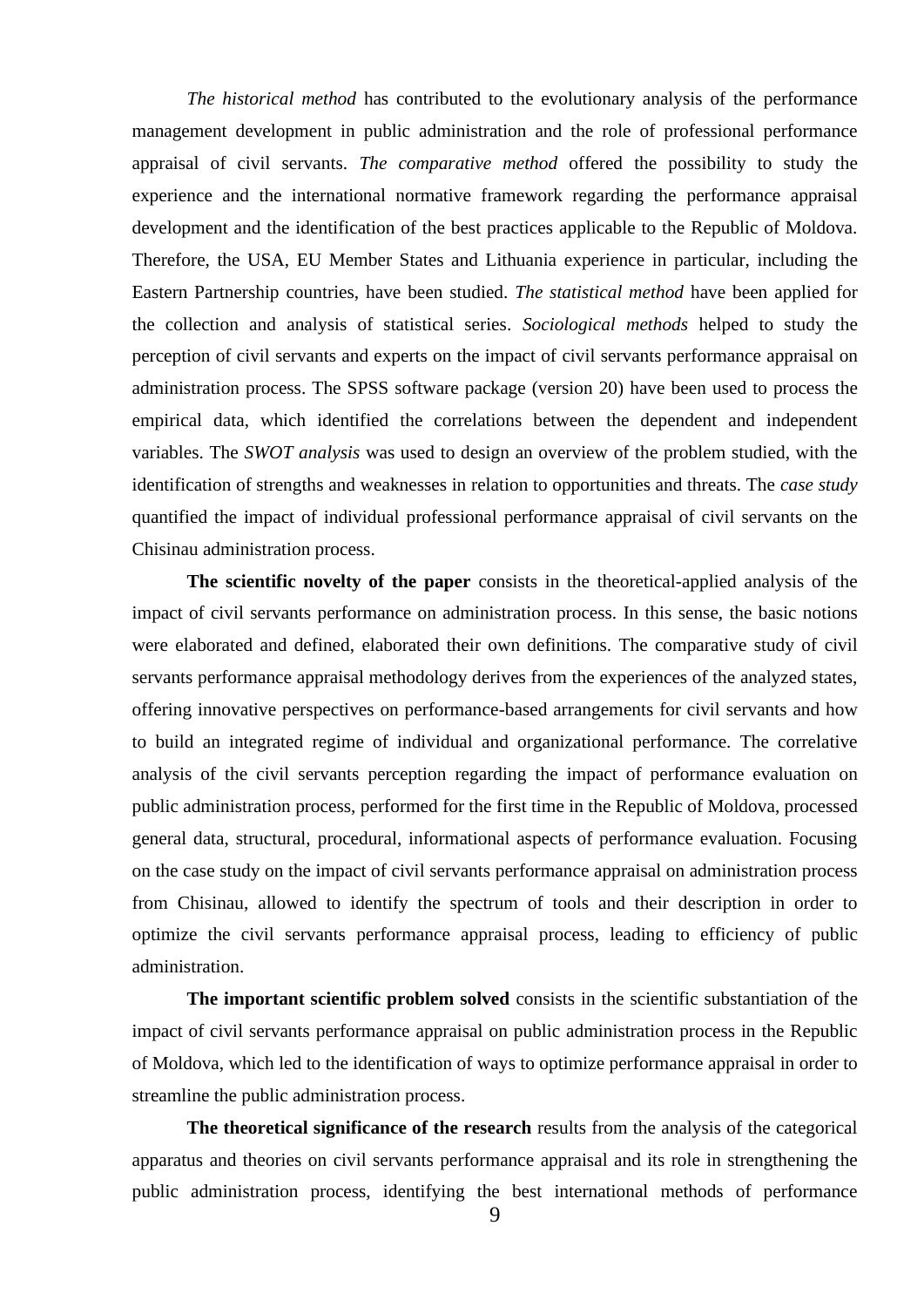appraisal, in terms of good governance indicators and case study on the impact of civil servants performance evaluation on public administration process.

The synthesis of theoretical approaches and the predictions of the empirical research results supplemented the existing knowledge in the field of managing the evaluation and stimulation of the civil servants performance. The international models research for civil servants performance appraisal highlighted the best experiences, with the possibility of adaptation and implementation in the Republic of Moldova.

**The applicative value of the paper** lies in the possibility of implementing the research results in planning the actions of reforming the public administration system, with reference to the management of the civil service and the civil servant. The recommendations can be used to develop policies and procedures for evaluating the civil servants' performance, including initiating training for the professional development of senior civil servants (evaluators), in order to substantiate the theoretical and practical knowledge of managing the performance appraisal process.

**Approval of results.** The doctoral thesis was developed within the Doctoral School in Administrative Sciences, Academy of Public Administration. The preliminary evaluation of the doctoral thesis was took place during the joint meeting (of March 12, 2021) of the Steering Committee and the Department of Administrative Sciences within the Academy of Public Administration. The general recommendations of the doctoral thesis in order to streamline the administration process, by optimizing the civil servants performance appraisal process, were submitted for implementation to the State Chancellery of the Republic of Moldova.

**Thesis publications.** The basic results of the thesis were reflected in 15 scientific papers: 3 articles was published in the "Public Administration" Journal (Category  $,B$ "), 1 article in the "Journal of Philosophy, Sociology and Political Science" (Category , B"), 11 scientific papers were presented at international scientific conferences, organized by the Academy of Public Administration (2017 - 2020) and the Regional Institute of Public Administration in Odessa (2017, 2018).

**Volume and structure of the thesis:** 152 pages of basic text structured in annotation, introduction, three chapters, general conclusions and recommendations, bibliography of 259 titles, 12 annexes, 31 figures and 15 tables.

**Keywords:** civil servant, performance, efficiency, effectiveness, performance appraisal, individual performance, organizational performance, impact of performance evaluation, administration process, Republic of Moldova, European Union, Eastern Partnership.

10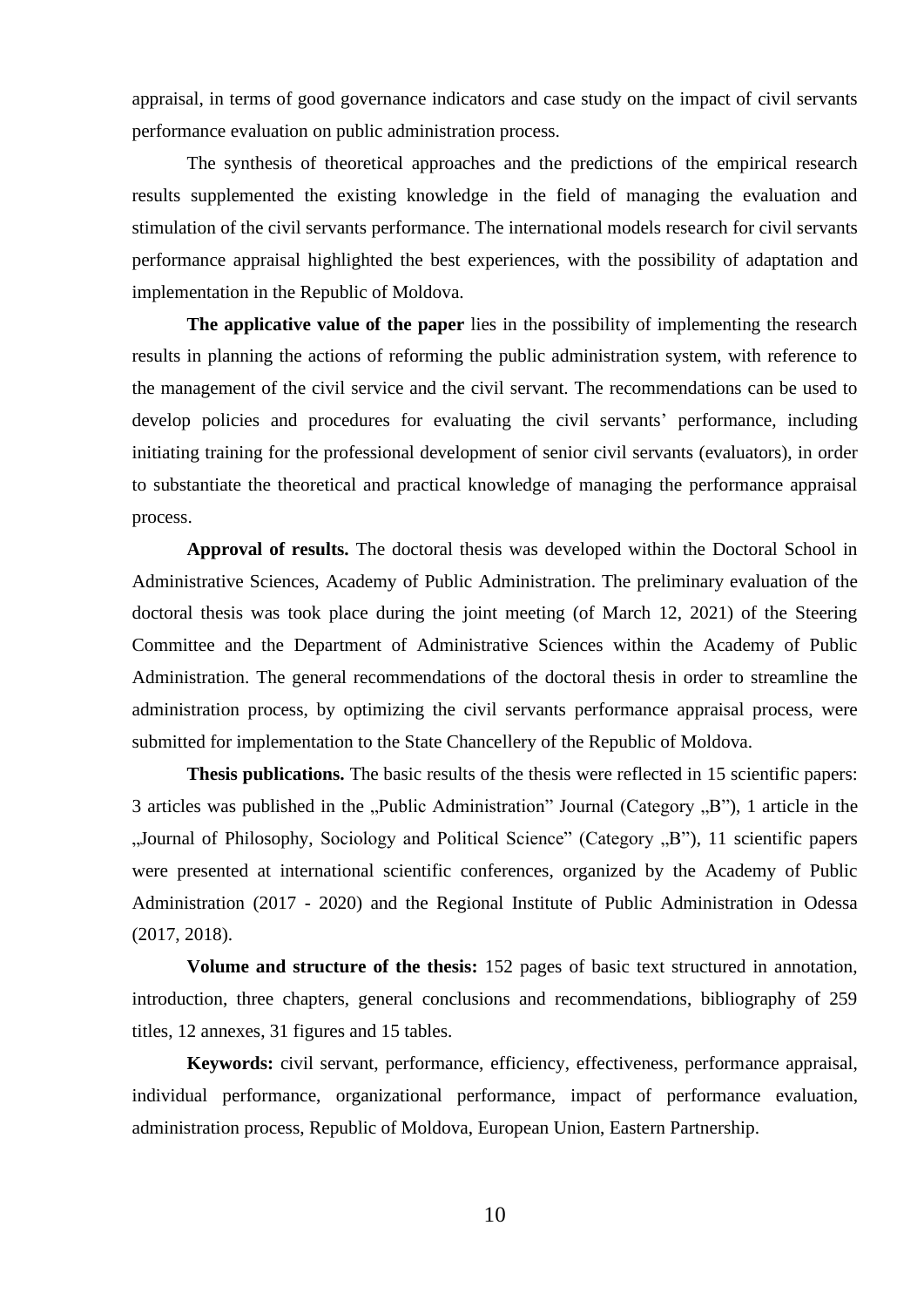#### **THESIS CONTENT**

<span id="page-10-0"></span>In the **Introduction** are argued the topicality and importance of the researched topic, the purpose and objectives of the paper are determined, the research hypothesis, are presented the applied methodology, the scientific novelty of the thesis, the scientific problem solved by the content of the elaborated thesis, the theoretical significance of the research, results and summary of the thesis compartments.

**Chapter 1 entitled THEORETICAL-METHODOLOGICAL ANALYSIS OF THE IMPACT OF CIVIL SERVANTS' PERFORMANCE ON ADMINISTRATION PROCESS** comprises three subchapters and includes the investigation of international bibliographic sources, relevant to the field of research and methodological analysis, material analysis and methodological analysis.

The first subchapter **"Bibliographic reference of foreign authors work on the impact of civil servants' performance appraisal on administration process"** analyzes and summarizes the theoretical approaches of abroad authors to assess the civil servants' performance and the impact of evaluation on administration process. It briefly reflects the historical international evolution of performance management and performance appraisal. The analysis of international bibliographic sources is nuanced by the work of the independent expert in performance management, Armstrong M. [24,25,26,27], defining performance management as a systematic process of improving organizational performance by developing individual and group performance.

The research on civil servants' performance evaluation reflects the main theoretical approaches. Measuring performance in public entities is the subject examined by Hans de Bruijn[32], Poister T.[35], Ewoh A.[29], Demmke C.[28], Pitariu H. [14], Cărbunărean F. and Jimborean O.[5], Șandor S. și Raboca H.[21], Profiroiu M., Profiroiu A.[15,16], Ștefănescu A. both in terms of measuring the efficiency and effectiveness of the activity obtained, as well as in an organizational and managerial context. The beneficial effects of measuring performance on the organization are highlighted, improving the professionalism of the services provided and the quality of the decision-making process, as well as the negative effects, characterized by bureaucratization of the organization and elimination of incentives for professionalism and innovation. The complex nature of the measurement system is emphasized by coalitioning management and decision-making processes, such as planning, budgeting and control over the work of managers and employees.

The scientific-bibliographical analysis highlights controversies in the research of civil servants' performance appraisal from the aspect of connecting the performance with the reward.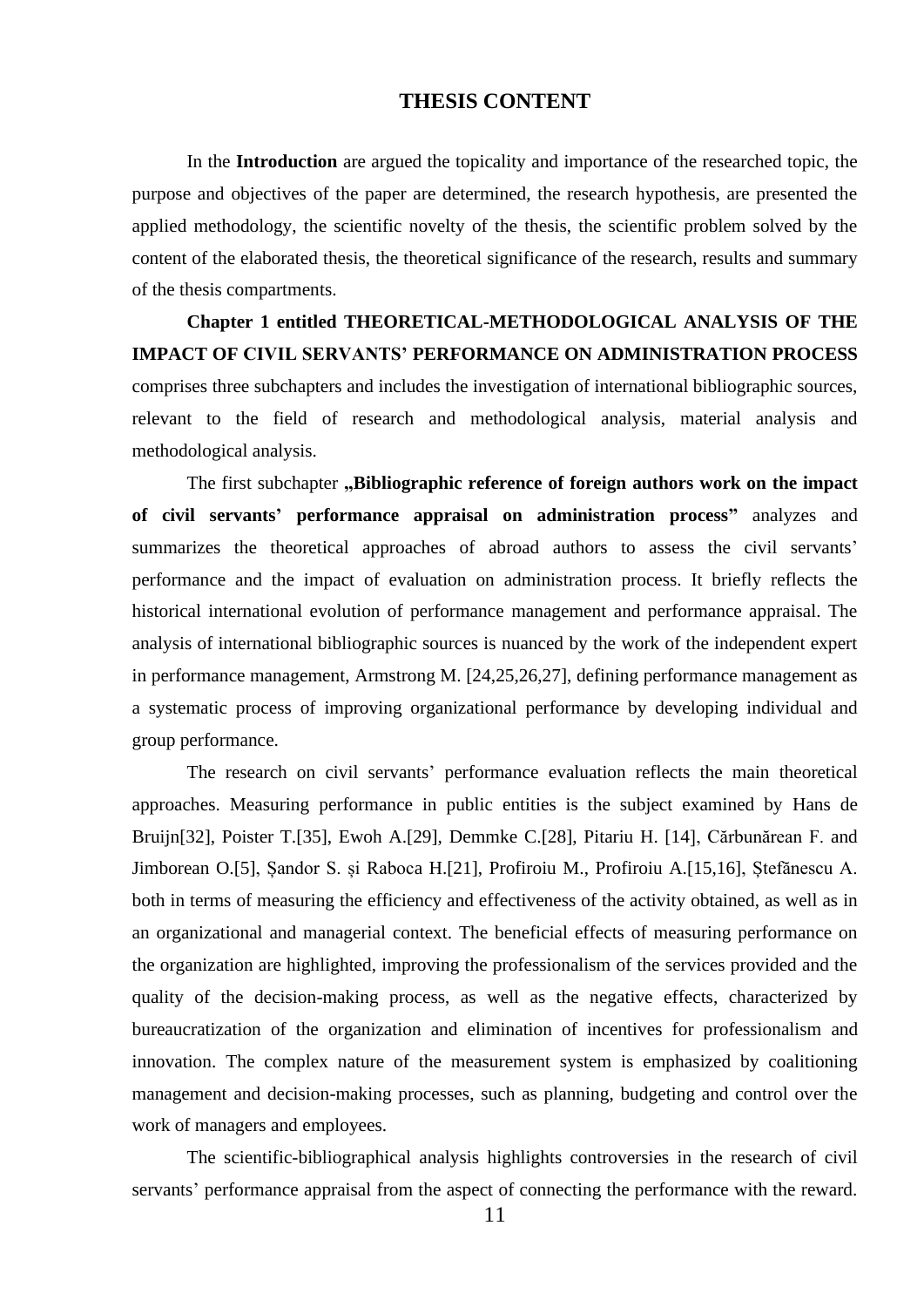In the opinion of Lewis G. and Song S. [34], Fitzpatrick S. [30] the improvement of the performance appraisal system can be achieved by increasing the salary of civil servants, representing the key element in the successful application of salary system according to performance. However, Cardona F. [4] concludes that performance-based pay is, moreover, a tool of manifestation of power, used by managers, and the purpose of performance appraisal must be limited to career planning and development and not to salary increase.

The analysis of the bibliographic reference of foreign authors on the impact of civil servants' performance appraisal on administration process reveals the following correlation: the high level of economic development offers greater openness to the topic.

As a result of the theoretical analysis, less addressed issues were identified in the context of the research topic. Most authors focused on performance appraisal, performance measurement models, performance indicators, performance enhancing factors, but the assessment of the impact of individual civil servants' performance appraisal on management processes has a lower degree of approach due to deficiency estimates and complexity of the phenomenon.

In the second subchapter **"Theoretical approach to the impact of civil servants**" **performance appraisal on administration process in the scientific literature of the Republic of Moldova"** are summarized the national bibliographic sources in dealing with the topic of professional performance of civil servants.

The local treatment of the topic regarding the civil servants' professional performances is directed by: the legal and normative acts elaborated in the field of the performance evaluation and the degree of their implementation; the strategic directions of the Republic of Moldova development, oriented towards EU accession, stipulated in the Strategy on public administration reform for 2016-2020 and the National Development Strategy "Moldova 2030" [9], one of its components being Human Resources Management, which involves the necessary measures to increase the objectivity of performance evaluation.

The bibliographic reference of the local authors allowed us to ascertain the formation of an academic environment specialized in the investigation of the respective topic, focused on the detailed research of the content and evaluation criteria. The comparative analysis of the international practice with the national particularities was outlined, which allowed to highlight the specific national character and the difficulties in civil servants professional performance. In this sense, a substantial contribution is brought by the teachers from the Academy of Public Administration: Platon M., Cojocaru S., Sîmboteanu A., Șaptefrați T., Popovici A., Savca T., Balan O., Tofan T., Butnaru V., Zelenschi A., Dulschi I., Gheorghița T., Țepordei A. and others.

Civil servants performance appraisal, by interpreting the legal framework, was submitted to the study by the authors Tomuleț C., Popa V., Chiriac L., Mocanu V. and others. In the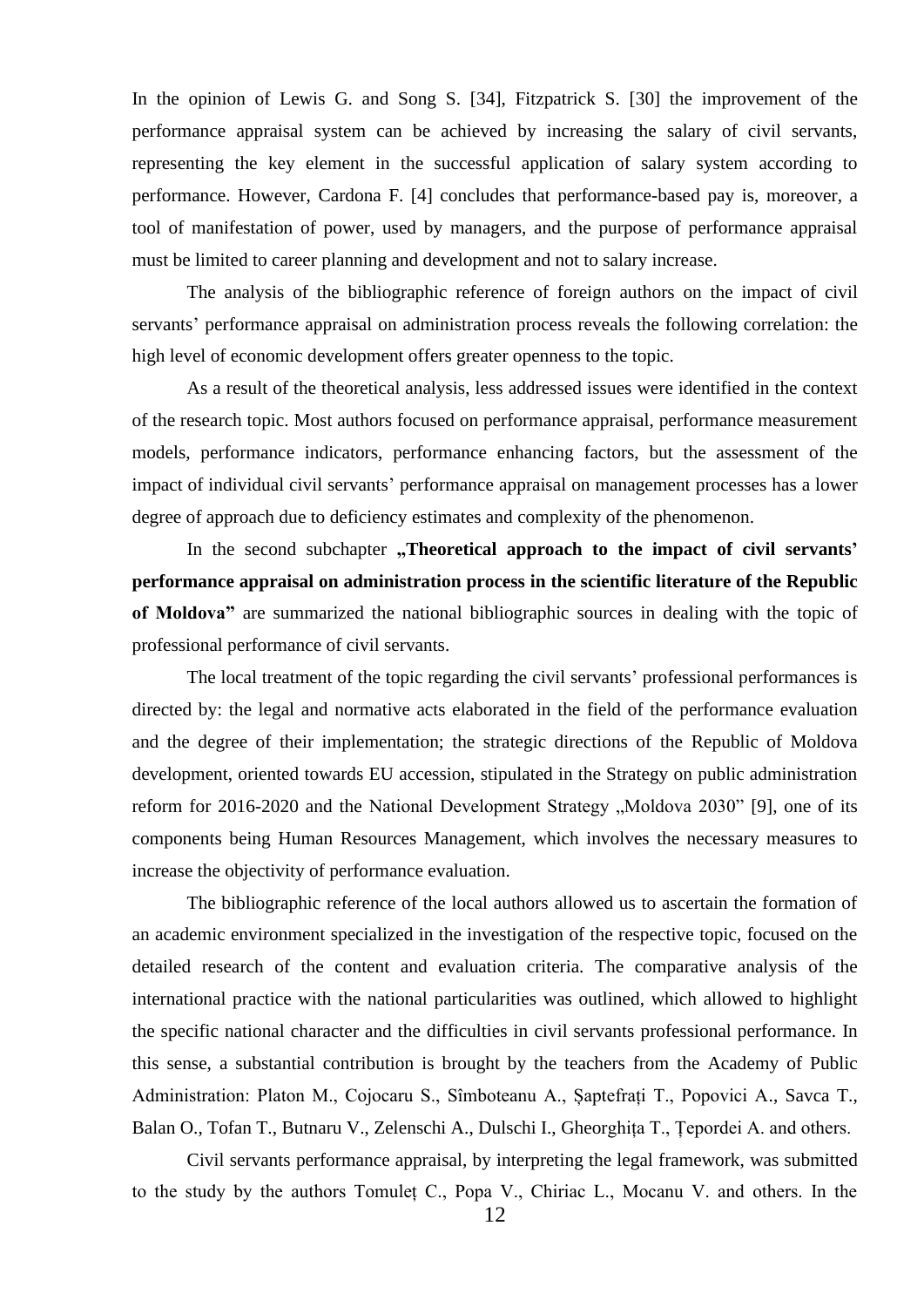context of the new regulations regarding the performance appraisal, the authors Gheorghița T., Levința-Perciun E. [8], Țepordei A., Shundi A. [7], Secrieru A. and Dragomir L. [19, p.58-63] contributed to ensuring the uniform and correct application of the evaluation procedure, developing various methodological guidelines and recommendations.

 Domestic approaches highlight the beliefs that the efficiency of public administration process depends on the level of professional training of civil servants, and the professional performance evaluation is the main tool in ensuring the efficiency of public administration.

In the third subchapter "Methodological framework for studying the impact of civil **servants' performance appraisal on administration process"** is research the methodological framework for studying the impact of civil servants' performance appraisal on administration process. The methodological algorithm of the doctoral thesis tries to respond which practices of public administration in the Republic of Moldova can be improved by learning from the experiences of other states. International performance appraisal systems are very varied and interesting. They can be adapted and implemented in the culture and structure of the national administration. This explains the tendency to explore the widest possible areas of research, from a longitudinal and transversal perspective, in order to look for possible models. Performance appraisal systems have very different objectives. Their study, understanding, correlation with the realities of the Republic of Moldova is the answer to the objectives proposed for this doctoral study.

*Research stages* are an indispensable part of the process of organizing scientific research. In accomplishing the doctoral thesis, the following stages were completed: *establishing the research topic, delimiting the object and subject of the investigation, formulating the research problem, establishing the purpose and objectives, issuing the general and secondary hypothesis; bibliographic documentation; selection of research methods, techniques, tools and procedures; elaboration of empirical research instruments; field data collection; interpretation of empirical data in the context of conceptualizing the research problem; writing the research text*.

The conceptual analysis of the operational categories, such as *impact, evaluation, performance* and *management process*, gives us a clear interconnection design of these components. The solved scientific problem, the purpose and the objectives of the research are formulated.

The concepts of *performance* and *appraisal* are defined in terms of the objectives set and give us the opportunity to get an overview. From the etymological point of view, the notion of *performance* presupposes the successful accomplishment of an activity, and the term of *appraisal* imposes on us the idea of an appreciation. The notion of *impact* [65] is "long-term

13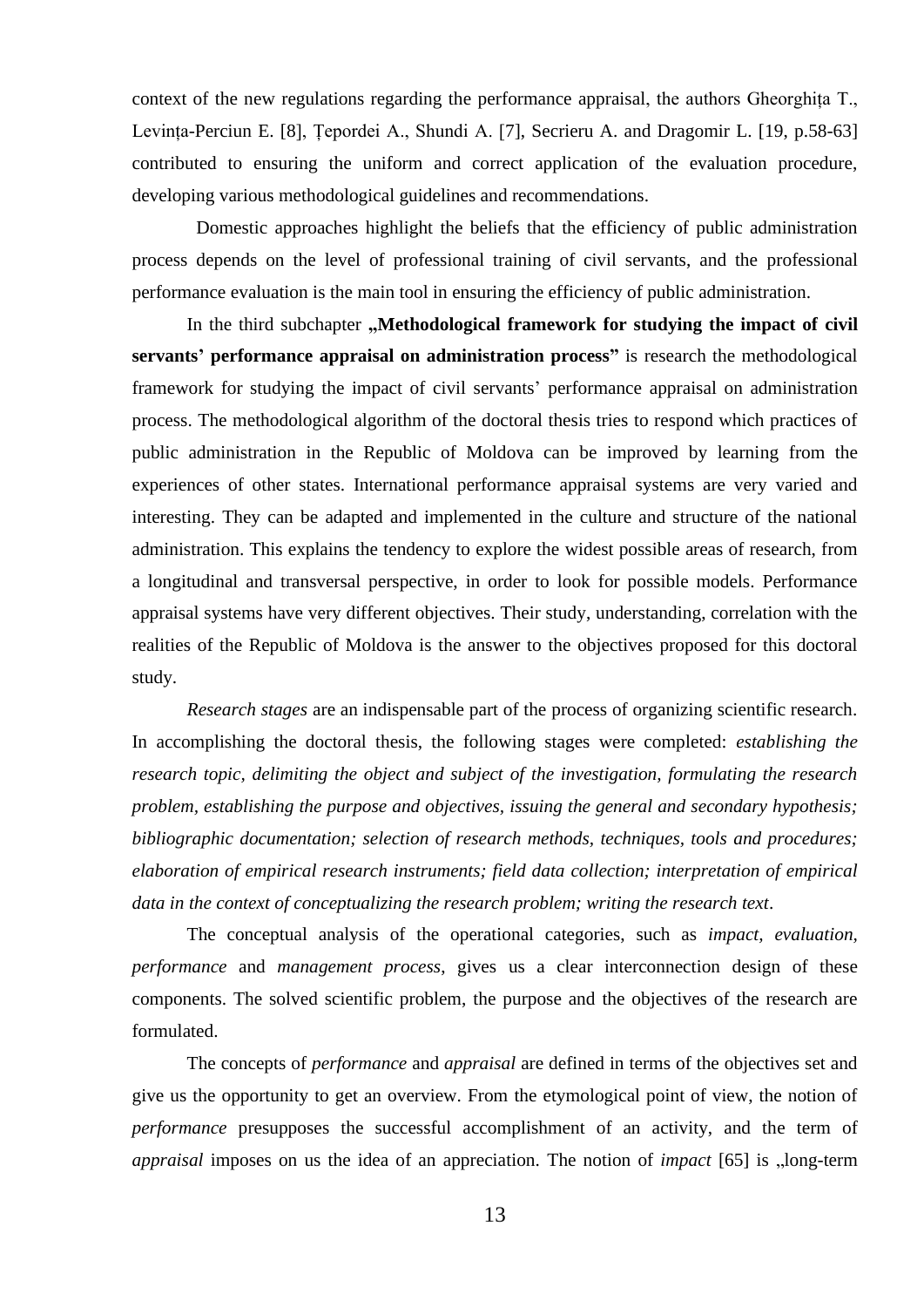positive and negative, primary and secondary effects produced by a development intervention, direct or indirect, intentional or unintentional".

Conceptual assessments of *performance* and *appraisal* are also elucidated in the works of many authors [2,3,12,13,20,22] who consider that *performance* implies both conduct and results, efficiency obtained according to the proposed goals. *Appraisal* means ,,a comparison operation: a result is compared with an objective; it compares the situation from which it started with the one it reached".

The analysis of the methodological framework for studying the impact of civil servants performance appraisal on administration process highlights the fact that there is not a single definition that would include all the elements generated by the studied problem. However, the notional study provided clarity on how to determine the impact of performance appraisal on the management process. However, the notion of *performance* implies efficiency, effectiveness, economy, and *performance appraisal* is the tool through which successes and impediments in obtaining efficiency and effectiveness are identified. The impact of civil servants performance appraisal on administration process can be determined on the qualitative dimension of achieving the set objectives.

This subchapter is based on the analysis of the components of performance management reflected in both classical and modern theories.

The substantiation of the classical theories of management and motivational reveals the preoccupation of the authors in identifying the influential factors of increasing the labor productivity, the competence and the organizational efficiency. We would like to mention that the researched theories scientifically argue the role of leadership style and communication in achieving high performance and highlight the fundamental aspects in maximizing performance, such as: developing responsibility, aligning individual goals to group goals, ensuring equity in the relationship between effort and performance, encouraging team spirit, initiative and creativity, as well as justified staff motivation.

In order to determine the impact of civil servants' performance appraisal on public administration process, it is important to study the interference between the individual employees performance with subdivision and organizational performance. As an performance appraisal at subdivision and organizational level, it represents the assessment how was fulfilled the objectives and actions set in the Annual Action Plan at structural subdivision and organizational level. At the same time, the study of the impact of civil servants performance appraisal on public administration process was carried out by analyzing some governance indicators. The quality of governance, due to its complexity, which implies its ability to provide quality public services, has been assessed in terms of the application of Global Governance Indicators (GMI) [36].

14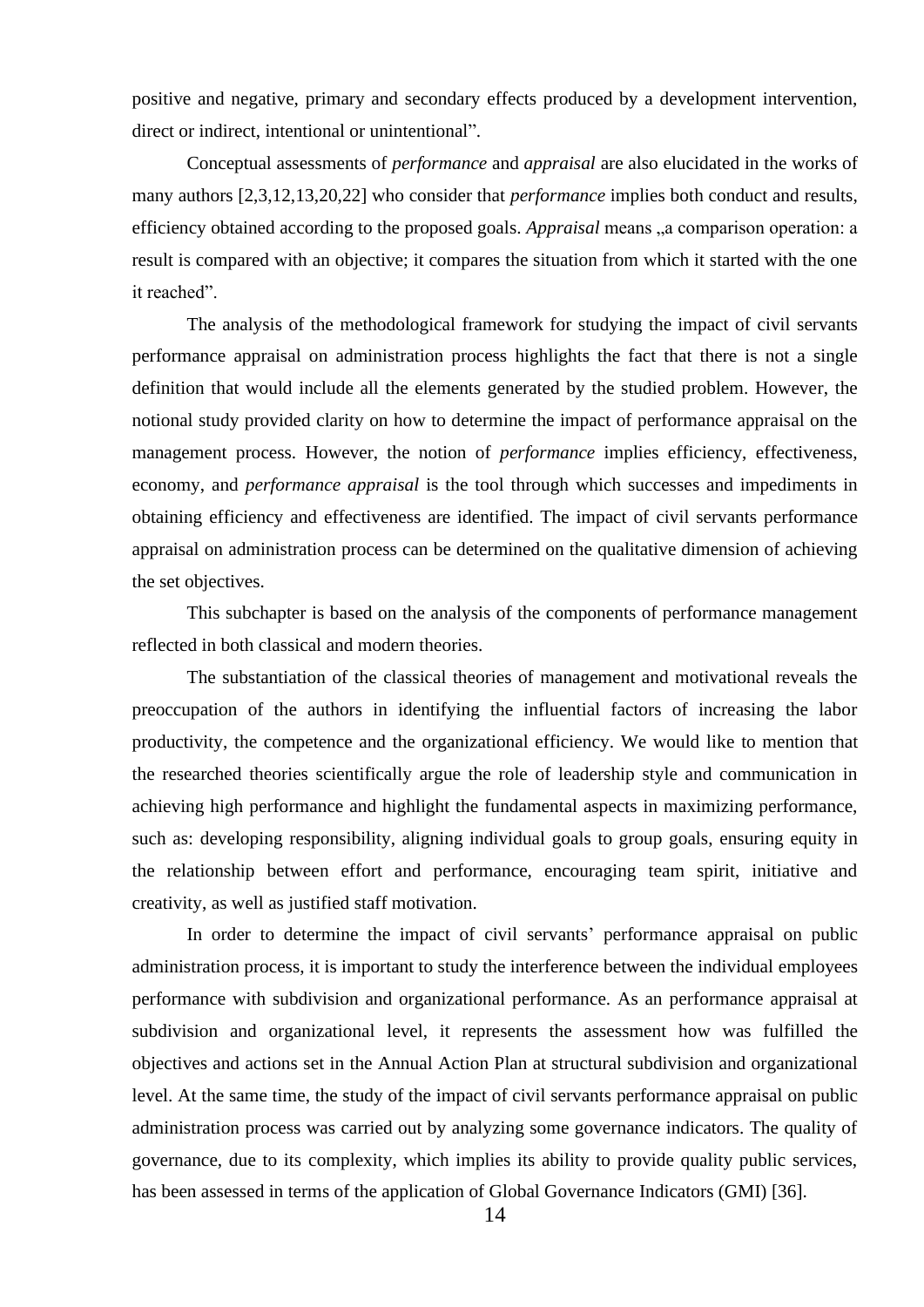**The conclusions in Chapter 1** summarize the theoretical study and essentialize the methodological algorithm of the impact of civil servants' performance appraisal on administration process. The conclusions highlight: civil servants' performance appraisal is a research issue intensively capitalized at international and national level; the approach on the impact of civil servants' performance appraisal on administration process is less studied, which justifies the innovation of the research and the investigative effort to elucidate this aspect; the performance of public entities is evaluated from the perspective of the quality and number of services offered to citizens, the availability of professional human resources and the use of financial resources in conditions of efficiency, effectiveness and economy; the author of this thesis comes with a complex definition regarding the study problem: *the impact of civil servants' performance appraisal on administration process* represents the administrative value obtained and / or the quality level of public administration process, as a result of undertaking actions to measure civil servants relating individual performance to the performance of the public entity.

**Chapter 2 COMPARATIVE STUDY OF THE METHODOLOGY FOR CIVIL SERVANTS' PERFORMANCE APPRAISAL AND ITS IMPACT ON ADMINISTRATION PROCESS**, structured in four subchapters, reflects the particularities of the process of civil servants' professional performance appraisal in the research countries (USA, EU, especially Lithuania, Eastern Partnership) and determines the impact of appraisal on administration process, based on indicators of good governance.

The first subchapter **"Developing Public Service Performance Management in the United States"** examines the US experience in evaluating public service performance and its impact on administration process. Thus, the United States has grounded a strong performance culture through effective performance management processes, which are designed to promote managerial decision-making, to measure progress toward specific goals, in accordance with the legislative framework. The performance appraisal process in the US is innovative, capitalizing on human potential and appreciating its competence and effectiveness, has tools to maintain and motivate qualified personnel, and ensures high transparency of performance data. The latest trends in modernizing human resource management in the US public service aim to increase organizational effectiveness and determine federal public entities to become successful, focusing on achieving results, focusing on citizens and planning the workforce. The US government has undertaken key reforms in the development of performance appraisal process, eliminating the bureaucratic element by automating this process  $-$  . US Performance"

The US efficient human capital management policy provides tools to capitalize on the potential of employees, retain qualified staff and motivate them to achieve results. As a finality, individual performance, in a reciprocal connection with organizational performance, has an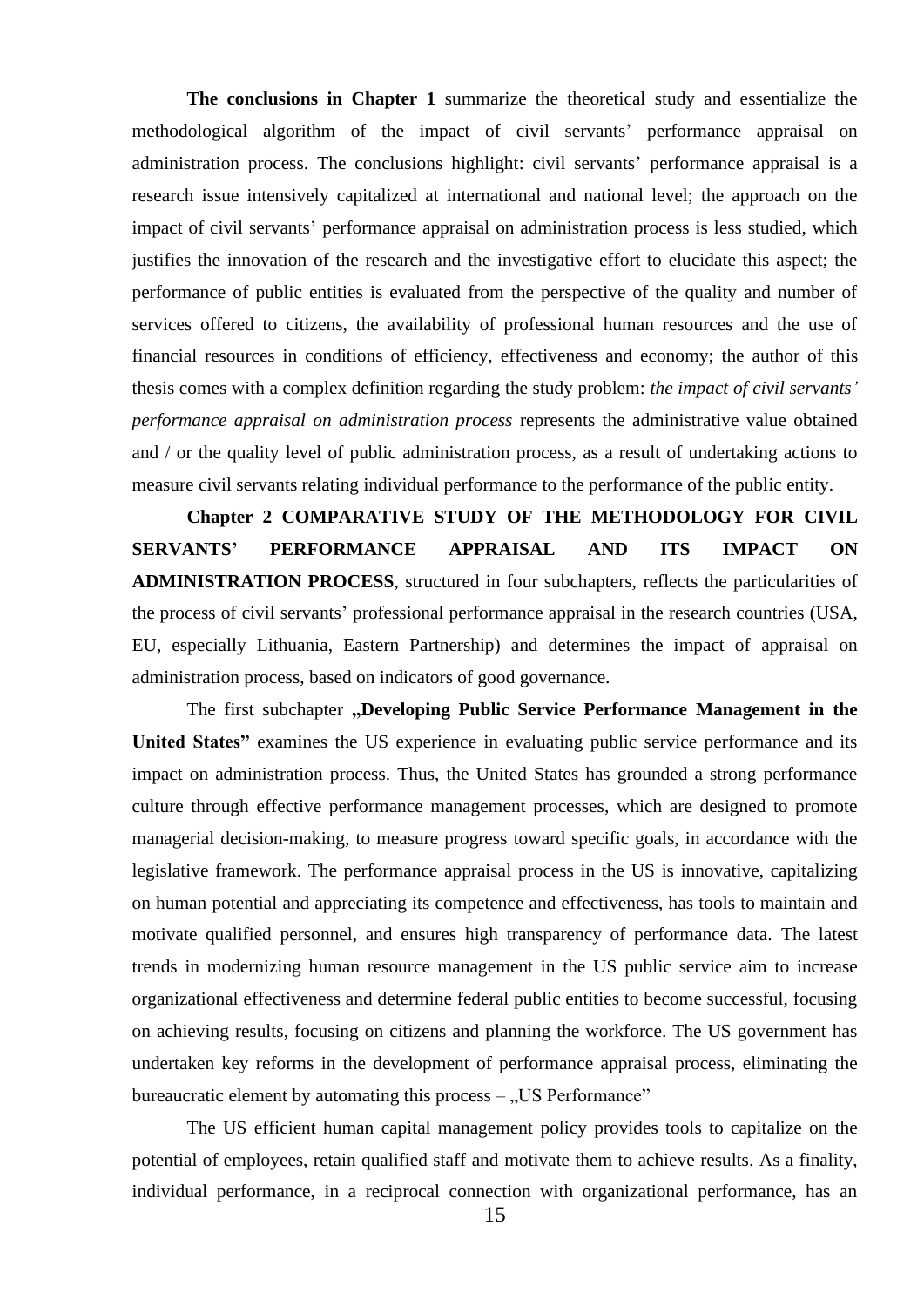impact on the American public administration process. Rigorous performance standards, as well as the alignment of individual and organizational objectives, create conditions for provision the public services at citizens' expectations level. Therefore, the quality and effectiveness of governance is directly influenced by civil servants' and organizational performance.

The second subchapter "The civil servants' performance appraisal methods in the **countries of the European Union"** contains the results of the comparative study of the civil servants professional performance process in EU member states, identified heterogeneous and homogeneous components of performance appraisal. The comparative analysis finds that the process of civil servants' performance appraisal is practiced in all EU Member States, but differs the evaluation period, which takes place: semi-annually (Ireland, Malta, Netherlands, Hungary), annually (Austria, Belgium, Bulgaria, Cyprus, Croatia, Denmark, Estonia, Finland, France, Greece, Italy, Latvia, Lithuania, Czech Republic, Romania, Slovakia, Slovenia, Spain, Sweden), annually and half-yearly (United Kingdom of Great Britain and Northern Ireland ), biennial (Poland and Portugal), once every three years (Germany), 3 times during the whole activity (Luxembourg). The evaluation method applied in all states (except Greece, where only the 360 degree method is practiced) is the traditional hierarchical one, that is the direct leader, after the interview, notes the grade in the evaluation form. At the same time, in addition to the traditional hierarchical method, other methods are applied, such as: self-assessment - as a process of initiating the actual assessment (Bulgaria, Finland, Ireland, Latvia, Lithuania, United Kingdom of Great Britain and Northern Ireland, Portugal, Spain and Hungary), the assessment by the senior manager (Belgium, Cyprus, France, Germany), and the 360-degree method (Estonia, United Kingdom of Great Britain and Northern Ireland, the Netherlands). Performance evaluation has an impact on the decision-making process regarding the civil servants' promotion and/or financial motivation. In countries with a public position-based system, the outcome of the evaluation plays a significant role in decisions on civil servants remuneration, applying the performance-based pay instrument, which provides for the provision of single and / or permanent percentage bonuses from the basic salary (except being Belgium, Cyprus, Croatia, Denmark, Luxembourg, Romania), and in case of insufficient financial resources, the prizes being replaced by the provision of holidays (Latvia).

The civil servants' performance depends, to a large extent, on their level of professional training, and the states policy on the civil servants' professional development varies, by training them from 1 to 3 days (Germany) to 10 to 15 days (Czech Republic). Some states attach great importance to the integration of beginner civil servants, offering training programs of 7 days (Germany), 14 days (Greece) and 3 to 12 months (Czech Republic).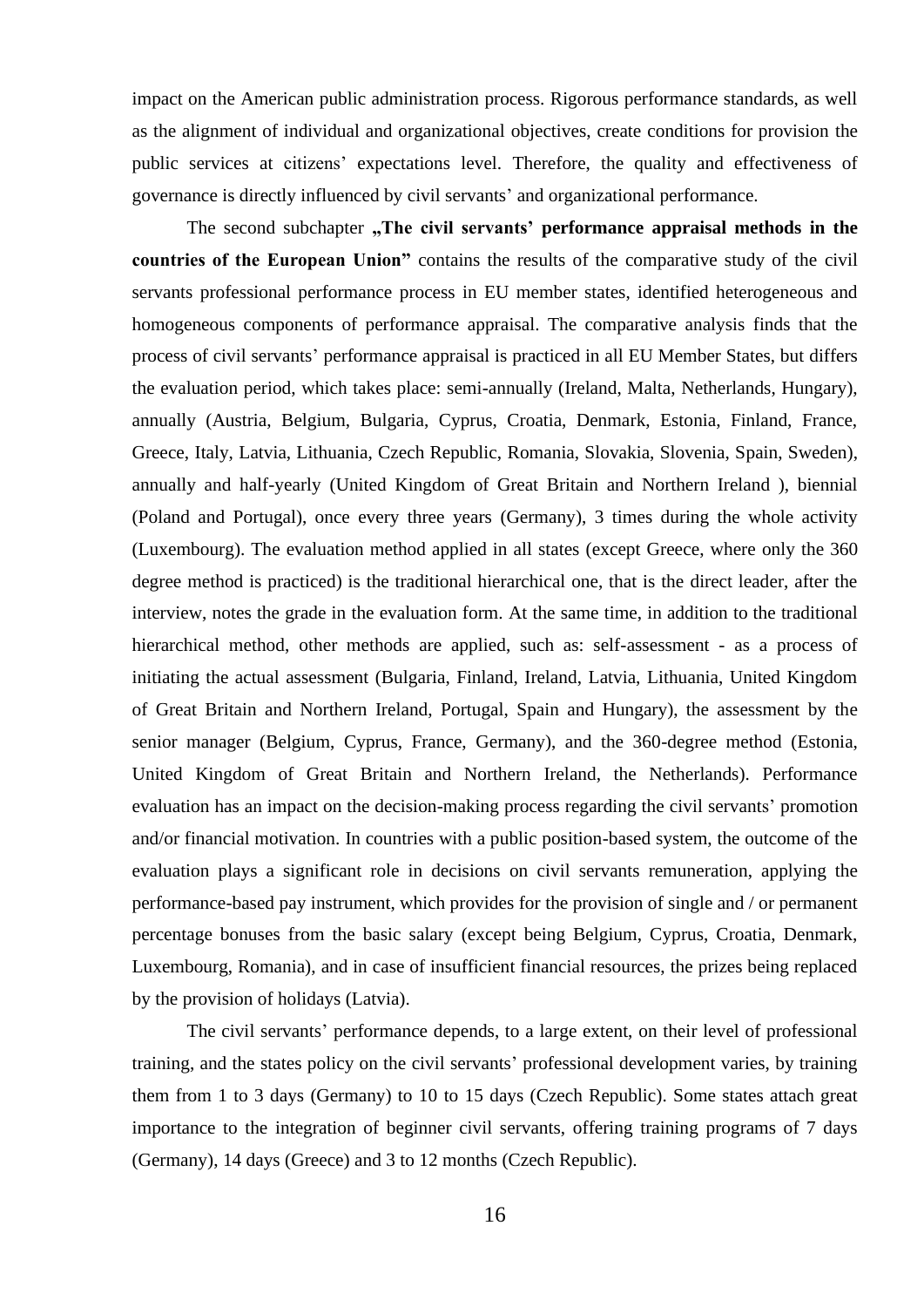In order to reduce and eliminate a faulty performance appraisal process, some states come up with a special and important approach, implementing accountability mechanisms, which ensure the transparency of the entire appraisal process. Other measures to ensure the transparency of performance evaluation by some countries (Ireland, Italy, Portugal, the United Kingdom and Northern Ireland) include the publication of information on current performance and rewards on electronic platforms and/or public authorities' websites.

As a result of the analysis of global governance indicators: the effectiveness of governance, the quality of the regulatory process, the rule of law and the control of corruption, Denmark (99.4%) and Finland (98.56%) have the highest weight of governance quality. Therefore, in Denmark and Finland, the civil servants' performance appraisal process is completely decentralized, with the traditional hierarchical evaluation method, self-evaluation and the 360-degree method being applied. All EU countries, where the governance effectiveness indicator is higher than 90%, apply the remuneration of civil servants according to performance.

The comparative analysis of the governance quality indicators [36] places the Republic of Moldova with the lowest values compared to the EU states, such as the effectiveness of governance - 37.98%, the quality of the regulatory process - 55.57%, the rule of law - 40, 87%, corruption control - 29.81%. At the same time, the Republic of Moldova has an average rate of 96% of civil servants rated "very good" and "good" for the performance obtained [18], which means that the objectives of the subdivision and subsequently of the public entity are achieved efficiently and with a level high performance. These data are at odds with the indicators of the quality of government of the Republic of Moldova.

The third subchapter "Lithuania' experience in the process of civil servants' **performance appraisal"** argues the study of Lithuania' practice, which derives from the historical evolution similar to our country, as an ex-Soviet state, as well as from the experience gained during EU accession and already as a state member of the European Community. Lithuania' experience in managing public service performance management and the process of civil servants' professional performance highlights good practices in streamlining public administration and enhancing the competitive environment of public service. From the analyzed studies, the distinct aspects of the Lithuanian model of performance evaluation compared to that of the Republic of Moldova were noted. The performance management system includes mechanisms to control and increase the responsibility for the objective conduct of the evaluation, by creating evaluation commissions, starting with the staff recruitment process and ending with the evaluation of their performance. The results of the performance evaluation aim to identify the needs to improve performance, through training, financial motivation and promotion / demotion. The financial motivation is directly correlated with the professional level of the civil servant,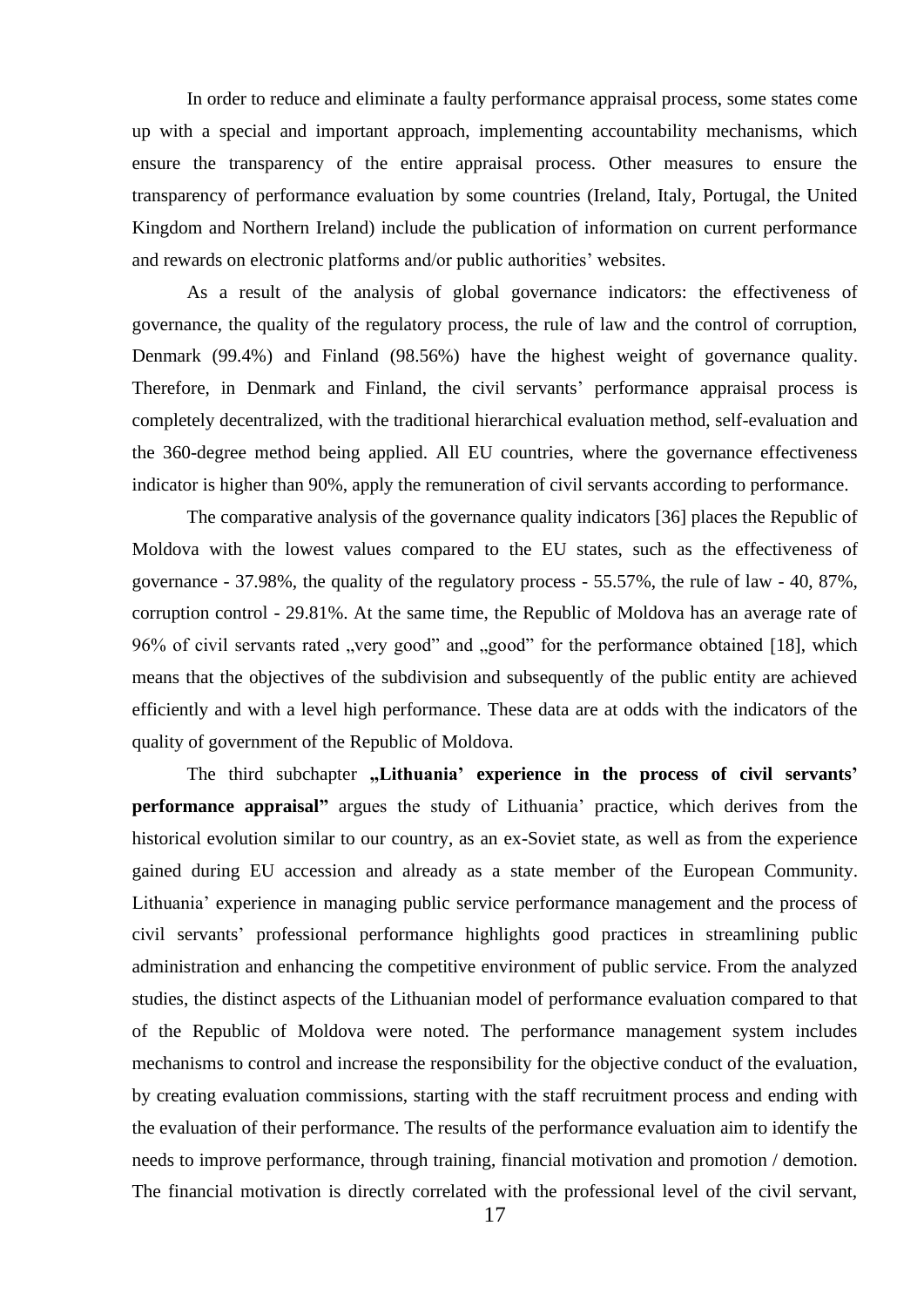assigning qualification classes, which have a significant impact on the salary size, as a component part of it. Thus, we can say that Lithuania has a performance-based pay system, aligning itself with EU Member States.

Successful implementation of professional performance appraisal, in order to achieve a positive impact, is influenced by two key factors: the ability and capacity of appraisers, as well as the priority place of the performance appraisal process within the organization. The efficiency of evaluators training is reflected in the quality of the evaluation carried out.

In order to help increase the administrative culture, the Lithuanian authorities have taken steps to depoliticise the public service and build a merit-based system. In the same context, reforms have been carried out to restructure the strategic, results-oriented planning system and ensure financial sustainability. In order to develop public administration, by streamlining the monitoring performance process and administrative accountability, general objectives have been set to strengthen strategic thinking capacity and strengthen participatory governance.

The fourth subchapter "The Eastern Partnership states practice in civil servants' **performance appraisal"** highlights the application of the performance appraisal procedure, as well as the existence of a regulatory framework in this area, except for the Republic of Belarus, which regulates the civil servant attestation system.

Public administration reform in the field of human resources management development, in the Eastern Partnership states, also includes the process of civil servants professional performances appraisal. Armenia and Georgia are beginners in implementation of this process, which, since 2017, have introduced regulations on civil servants performance appraisal. At the same time, although Armenia and Azerbaijan practice the professional performance evaluation, in these states coexists the system of civil servants attestation, which takes place once every three years (Armenia) and once every five years (Azerbaijan). All Eastern Partnership states try to motivate civil servants by providing incentives, which take different forms for each country. Only the Azerbaijan experience regarding the civil servants professional performance appraisal is similar to that from the Republic of Moldova, applying this process based on individual objectives, performance indicators and evaluation criteria.

The indicators of public service quality were studied: the effectiveness of governance (quality of public services, the degree of political influence, the quality of policies developed and their implementation, and the credibility of the government' commitment to policies); the quality of the legal framework (the capacity to develop and implement policy and the existence of regulations that allow and promote the development of the private sector); the rule of law and the control of corruption. The analysis of the indicators for 2019 year compared to 2015 [33, 36], highlights the fact that the Republic of Moldova registered regresses on the effectiveness of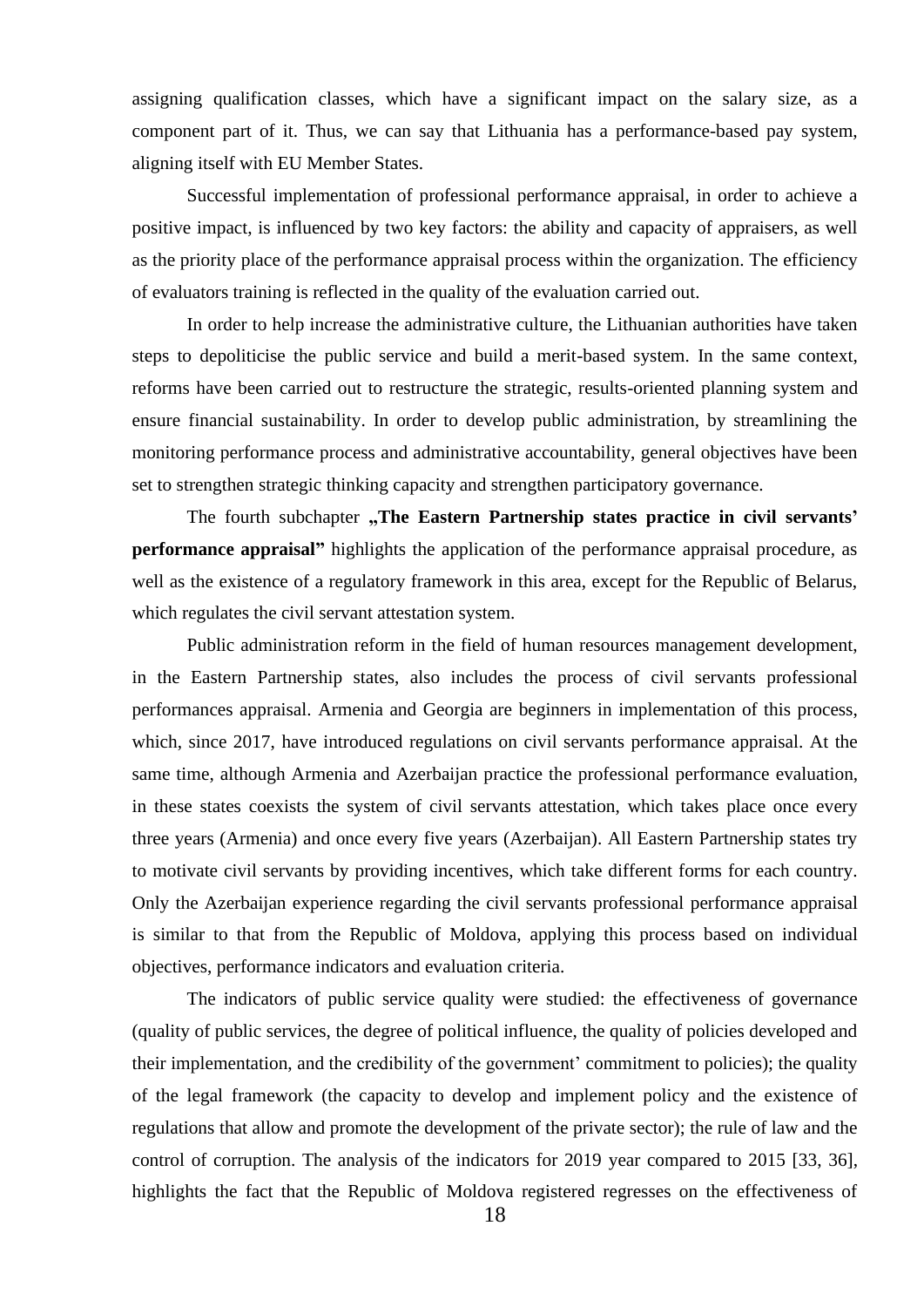governance and the rule of law. Compared to the Eastern Partnership states, we find that the Republic of Moldova faces serious problems in terms of corruption control (29.81%), even if the worst situation is in Azerbaijan (19.71%) and Ukraine (26.44%). The governance efficiency indicator (37.98%) places the Republic of Moldova on the last place in the context of the examined states. More favorable is the situation registered in the case of the legal framework quality (55.77%), ranking third after Armenia (63.46%) and Georgia (82.69%). At the same time, maintaining the third place in the case of the rule of law indicator (40.87%).

Analyzing and comparing the experience of the Eastern Partnership states, we conclude that the Republic of Moldova has persevered in regulating and applying the system for civil servants' professional performance appraisal, in accordance with European principles and standards.

**The Conclusions in Chapter 2** refer to the comparative study. Demonstrating the diligence and political will to develop public entities has led to increased efficiency and quality of US government, and performance evaluation has a positive impact on the US public administration process; In all EU Member States and partly the Eastern Partnership, the performance appraisal process is legally based on legislation, with the exception of the Nordic countries, where this process is a component part of collective agreements, as well as the Republic of Belarus, which is characterized by applying the model of civil servants attestation; the evaluation method applied in the European space differs from one to another state, establishing three evaluation models: traditional hierarchical, self-evaluation and the 360-degree method (the 360-degree evaluation method is considered to be the most modern and effective in eliminating subjectivism and favoritism); the improper application of professional performance evaluation process is prevented by certifying the evaluators on the performance evaluation skills and assessing the efficiency of the entire performance evaluation process; The Republic of Moldova advances towards the member countries of the Eastern Partnership in the regulation and implementation of the professional performance evaluation system, due, to a large extent, to the EU support in assisting the reforms. At the same time, the results of the comparative analysis of the indicators demonstrate that the civil servants performance appraisal does not have an expected impact on the administration process.

**Chapter 3 THE ROLE OF CIVIL SERVANTS' PERFORMANCE APPRAISAL IN PUBLIC ADMINISTRATION PROCESS IN THE REPUBLIC OF MOLDOVA** contains three subchapters and analyzes the evolution of the application of civil servants performance appraisal process in the Republic of Moldova. At the same time, this chapter analyzes the empirical research results of the real situation existing in public administration authorities regarding the conformity of civil servants' performance appraisal, based on the results of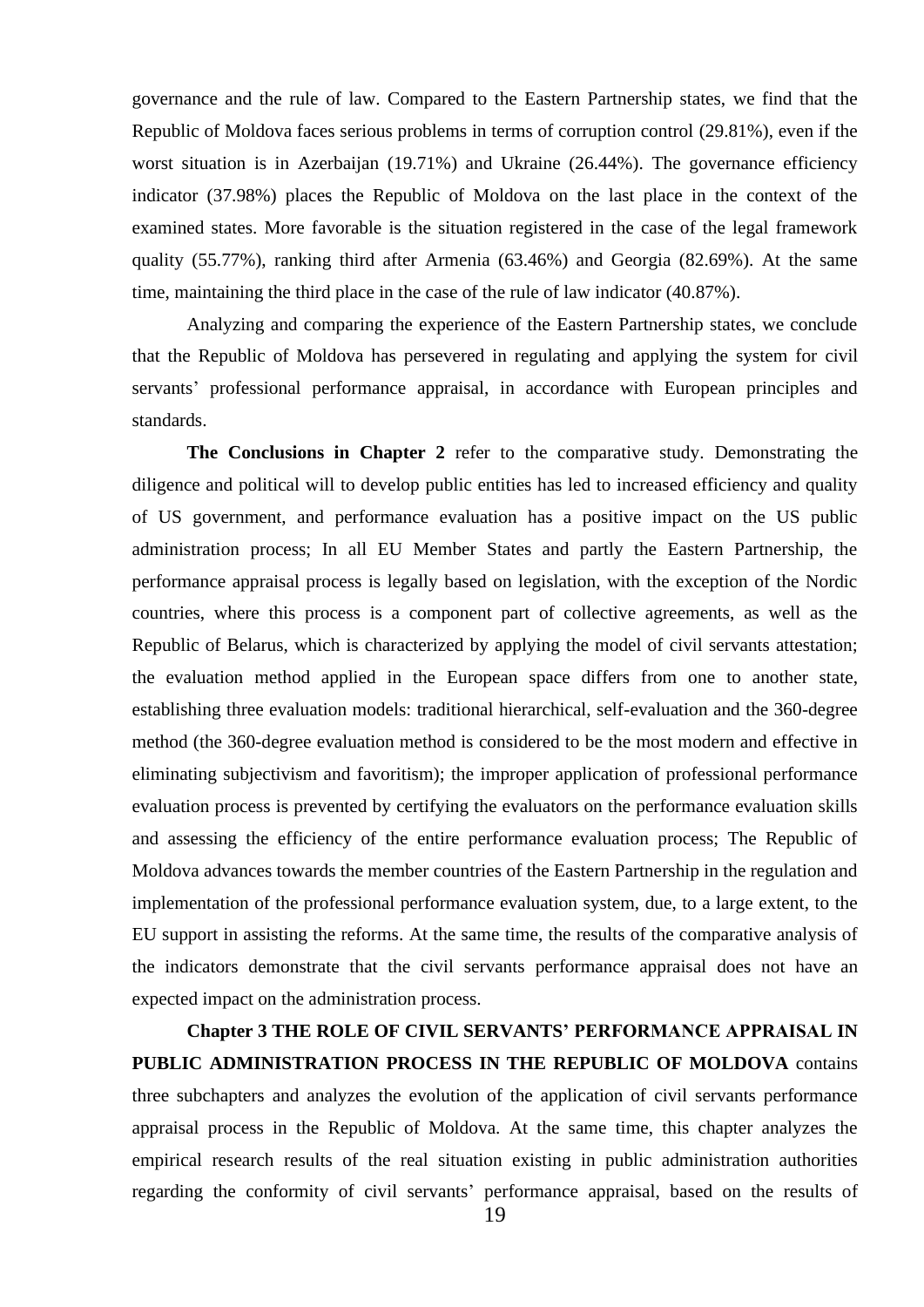questionnaires completed by civil servants and interviews with expert-evaluators. The case study, conducted within the Chisinau City Hall, reflects the implications of performance evaluation in the municipal administration process and the role of evaluation in ensuring quality public services and modernizing municipal public administration.

In the first subchapter "The evolution of civil servants performance appraisal process **in the Republic of Moldova"** is subject to the evolutionary study of regulations on the performance of civil servants.

The Republic of Moldova, as a sovereign and independent state, has initiated and implemented multiple reforms in public administration field. The evaluation component of civil servants appears as a necessity in improving the internal public management system, which leads to a better planning, coordination and organization of the civil servant activity, including the subdivision, the public organization. Initially, the concept of professional performance was regulated in the Public Service Law no. 443/1995 and in the Government Decision 522/2004, in which were exposed the stimulation instruments in obtaining the professional performances and increasing the work quality and efficiency, which presupposed the periodic attestation (once every three years) of the civil servants (art. 22), except for those holding first-class positions. In 2008, Law 443/1995 was repealed by the approval of Law no. 158/2008 [11], which regulates the procedure for civil servants' professional performance appraisal, reflecting European practices on the impartiality, integrity and professionalism of civil servants.

A fundamental role in strengthening the implementation capacities of civil servants performance appraisal process had the Personnel Policy Directorate of the State Chancellery, elaborating various methodological guides and recommendations, such as: "Guide on civil servants professional performances appraisal"; "Guide on the non-financial motivation of civil servants. Methodical recommendations"; "Professional development of public authority staff. Internal training"; "Practical guide for public service managers - Staff motivation: Challenges and solutions".

The efficiency of public administration and the development of a modern management in the public service are conditioned by the human resources quality, their professionalism and integrity in order to serve the public interest, as well as by the managerial skills of managing the entity' activities. The individual performance of the civil servant presupposes a high level of professionalism and a degree of dedication in carrying out the activity. Accountability is required for key factors in ensuring an objective and equitable process for assessing the civil servants professional performance, in relation to the tasks relevant to the position, the established criteria and performance indicators. The regulations on the procedure for assessing the civil servants professional performance comply with European principles, but their implementation is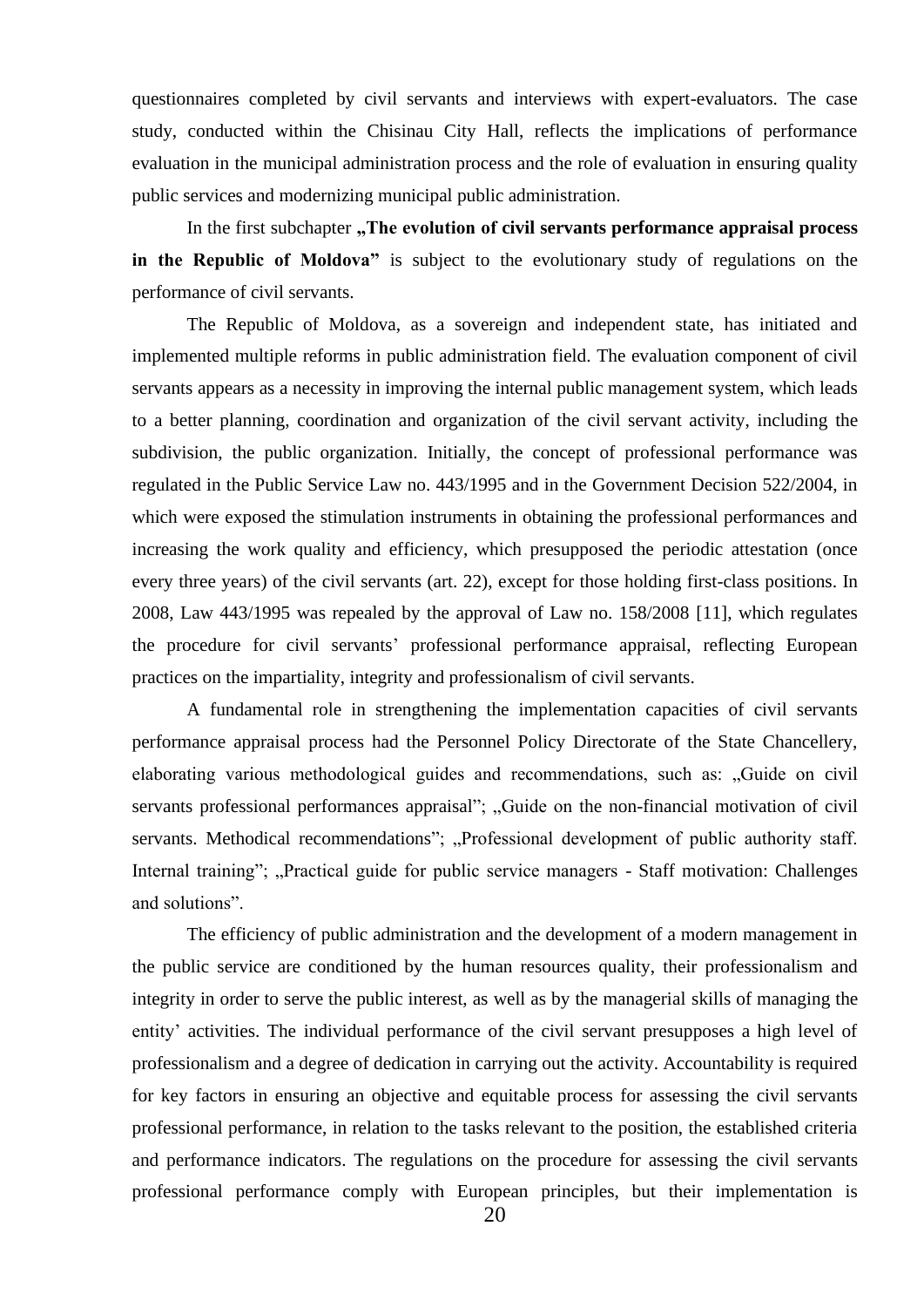deficient. This can be explained by insufficient awareness of the role and impact of professional performance appraisal on public administration and the provision of quality public services. The results of the study show that dissensions related to performance appraisal could be mitigated by organizing ongoing training for evaluators and top managers of public entities.

The second subchapter "Perception of civil servants on the performance appraisal **process in the Republic of Moldova"** is an empirical research on the particularities of the professional performance appraisal process and the impact of this process on public administration mechanisms, in the perception of civil servants. This subchapter includes both quantitative research, applying a questionnaire at all levels of public administration, and qualitative research, performed by conducting the interview with experts.

The synthesis of the empirical research carried out by the author reveals the existence of deficiencies in the application of the normative framework regarding the civil servants' performances appraisal. These deviations are conditioned both by internal factors (poorly qualified or disinterested management in strengthening evaluation procedures, insufficient time to perform additional tasks, etc.) and by external factors (political influence, insufficient financial and human resources, low digitization of public entities). Deficiencies in procedural aspects are reflected in the improper establishment of performance objectives and indicators and in the non-compliance with the principle of transparency of performance information. In contextual terms, the individual objectives do not correspond to the SMART characteristics, and the performance indicators do not offer the possibility to measure the progress and the obtained results.

The fundamental role in the evaluation process has the evaluator, namely his professional and managerial capacities condition the motivation of recording the performances in achieving the individual objectives of the civil servant and in obtaining the efficiency and effectiveness in achieving the objectives of the public authority. The formalism of the evaluation process, the existing subjectivism and favoritism, as well as the insufficient qualification of the evaluator are the main barriers in achieving the purpose of performance evaluation.

Although civil servants attest to multiple irregularities and deviations from legal norms, performance appraisal has been described as a necessary process, mainly in order to develop professional skills and employees motivate, and less in making managerial decisions related to staff procedures and increasing accountability in the efficient accomplishment of the activity of each employee. At the same time, we can mention that almost half of the sample 49% appreciate the objective character of the evaluation process.

The investigative approach demonstrated the direct and interdependent link between individual and institutional performance. Therefore, we can note the awareness of civil servants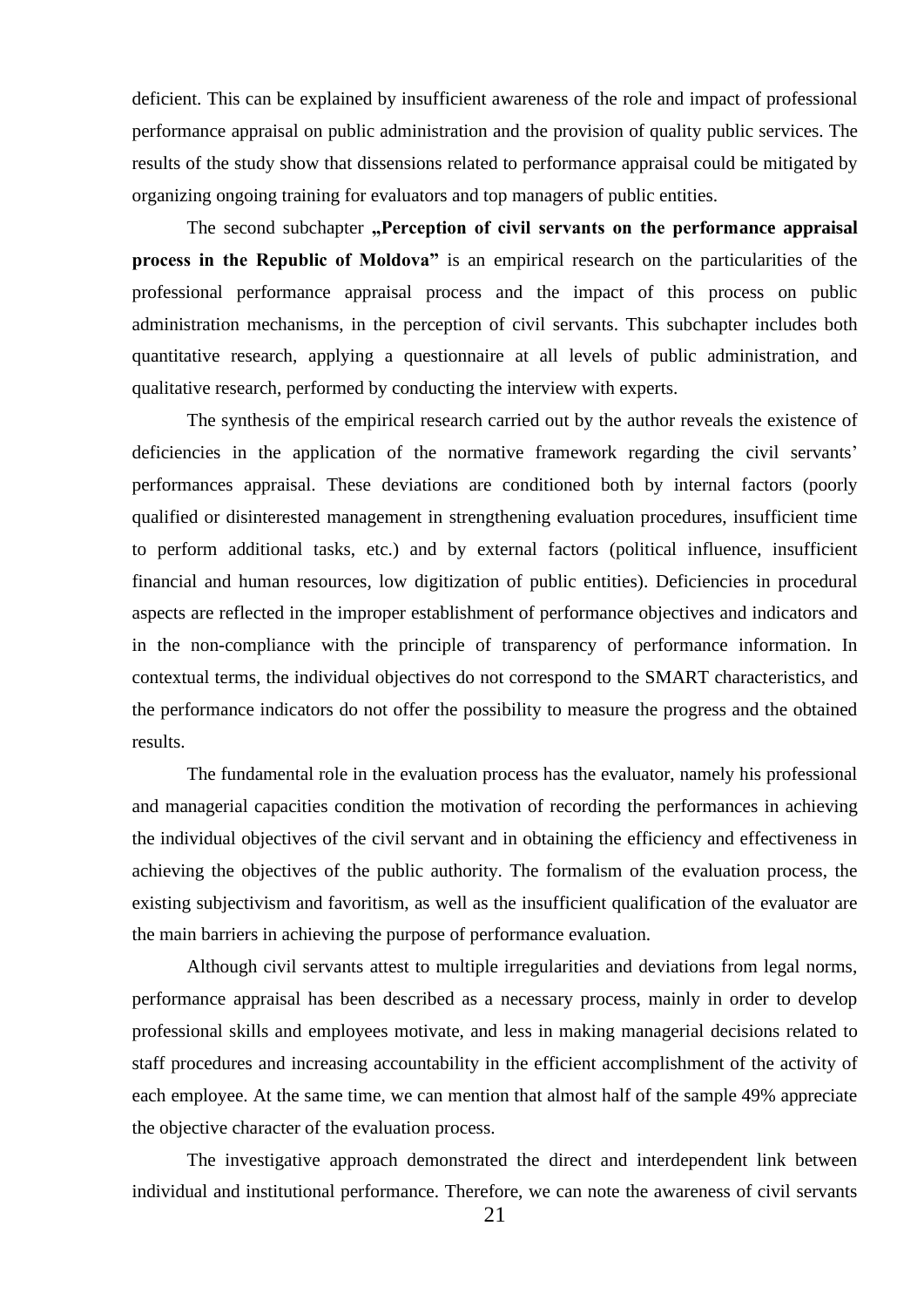on the impact of their activity on the services quality provided and, respectively, on the image of the entity. The interconnection between individual and organizational performance is also determined by the common factors for increasing performance, with priority given to professional development factors through continuous training and employee motivation. In order to achieve a positive impact of civil servants performance appraisal on administration process, it is necessary to strengthen the training efforts of both evaluators and evaluated, and to identify tools to motivate and stimulate employees.

The correlation of the factors found in the quantitative and qualitative research, leads to the explanation that the situation is conditioned by political instability and politicization of public positions, increasing favoritism and not motivating the civil servant in obtaining performance. These determine the low intensity of the impact of civil servants' performance appraisal on administration process in the Republic of Moldova.

The third subchapter "The impact of civil servants' professional performance **appraisal on the public administration process in Chisinau"** reflects the continuation of empirical research, but on a narrower and more concrete sample, namely the analysis of civil servants' performance appraisal process in a public entity and identify the impact of the evaluation on the public administration process. The case study was conducted within the Chisinau City Hall, and some omissions were identified in the performance evaluation. The results of the analysis of the documents show that the purpose of highlighting the successes and impediments in the exercise of civil servants duties is not achieved, nor possibility to identify the real needs of employees professional development, in order to achieve the highest performances. The impact of civil servants' performance appraisal on the administration process is determined based on the results obtained, according to the established performance indicators. Therefore, poor planning and reporting does not allow for monitoring the progress during the year, the identification of possible problems/impediments, the accountability of stakeholders, as well as the taking of appropriate performance improvement decisions in a timely manner.

The results of the study reveal that the level of civil servants' performance appraisal in the City Hall is assessed from "good" to "very good", respectively, the organizational performance should be at the same level. Based on the fact that the individual objectives derive from the operational objectives of the subdivisions, we can conclude that the organizational performance of the municipal public administration is supposed to be good, although the opinion of most citizens has a relatively low appreciation vector. The good and/or very good individual performance of civil servants leads to a high institutional performance with a positive impact on the administration process, which is appreciated by the degree of citizens satisfaction in public services provided. The Public Opinion Barometer both in October 2020 and in February 2021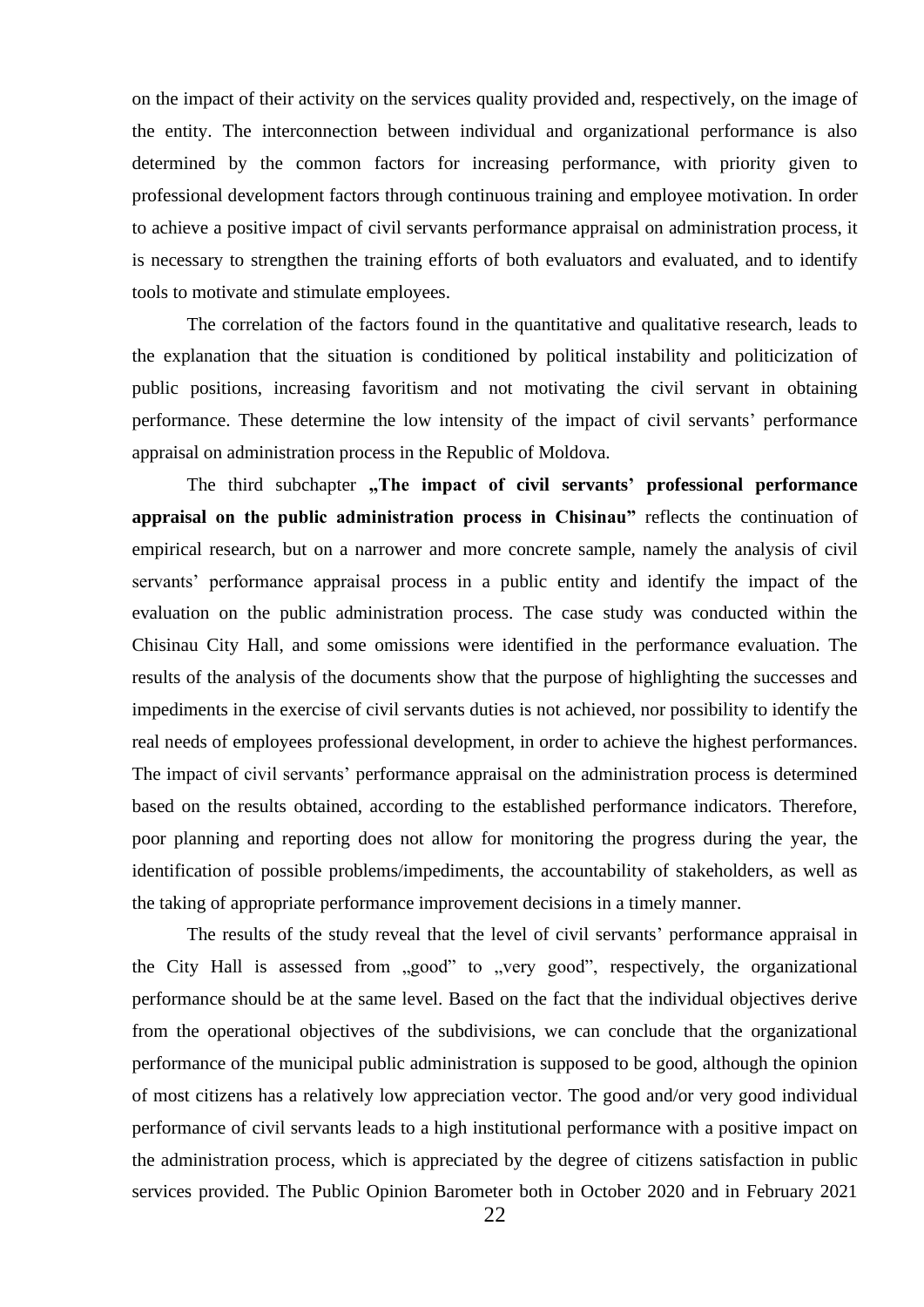reflects a very low level of citizens' trust in the Chisinau City Hall [1]. Therefore, we can see that the impact of civil servants performance appraisal on organizational performance is very low, and as a result there is a diminished effect on the process of public administration at the municipal level.

**Conclusions in Chapter 3** show that the performance evaluation process in the Republic of Moldova is well regulated and correlated with European standards, but its implementation has multiple shortcomings; despite critical appraisals, civil servants are aware of the need to assess performance in the professional skills development, motivation and responsibility development; the evaluator has a key role to play in ensuring the objectivity and transparency of the performance evaluation process; the individual performance of civil servants is directly proportional to the organizational performance; performance evaluation is a process without impact on organizational performance, failing to trigger a positive impact on municipal administration processes.

## **GENERAL CONCLUSIONS AND RECOMMENDATIONS**

<span id="page-22-0"></span>Theoretical-methodological analysis and empirical results obtained in the research on the impact of civil servants' performance appraisal on public administration process in the Republic of Moldova outlined the formulation of the following conclusions:

1. At the international level we identify an extensive literature, which explores the evaluation of civil servants the performance on public administration process. Based on the compared studies, the most important performances are identified, the experience is studied, the instruments for measuring the individual and organizational performance are elaborated and established, the indicators of the individual performance are correlated with the organizational one. Despite the investigative effort, there are multiple issues in terms of value, content, indexing, motivation, stimulation, subjectivity, evaluation effects, etc. International studies emphasize the importance of efficiently measuring the civil servants performance, which leads to organizational performance. Thus, in search of mechanisms for streamlining national governments, civil servants performance appraisal is presented as a strategy for organizational development, with the effect of efficiency and effectiveness on management processes.

2. The scientific research of Romanian authors deals with the subject of public service performance, creating a framework of opinions regarding the strengthening of public management. It is based on performance, through managerial thinking oriented towards meeting

23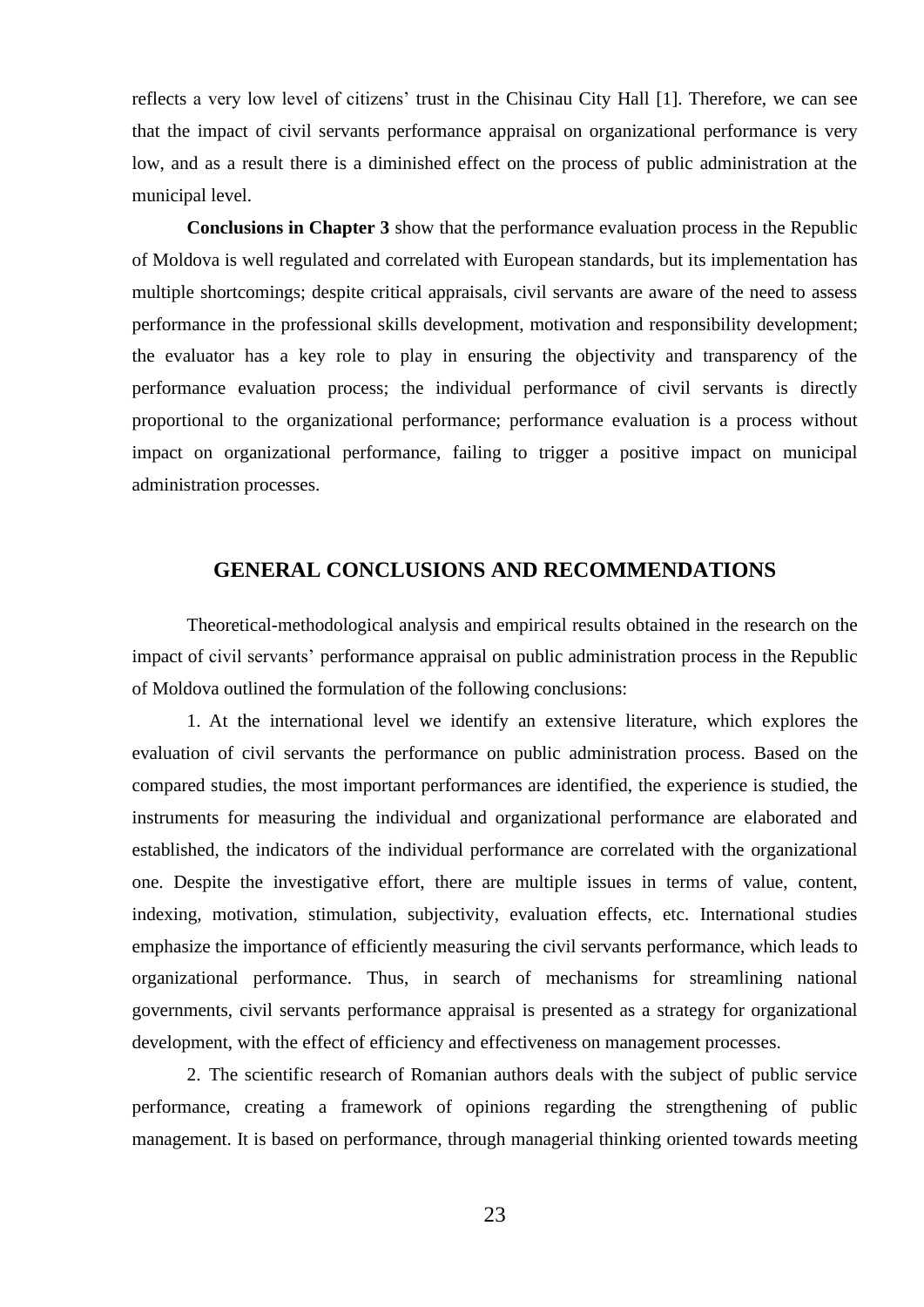needs and public interest, and managerial performance being expressed by the principles of economy, efficiency and effectiveness.

3. The bibliographic reference of the local authors allowed us to find that an academic environment specialized in investigating the respective topic was formed, focused on the detailed research of the content and evaluation criteria. A fundamental contribution in the study on civil servants professional performances has the teaching staff of Public Administration Academy. The performance evaluation is analyzed from the comparative aspect of the international experience with the national particularities, according to the aspirations of the Republic of Moldova for EU accession. The impediments and shortcomings of the performance evaluation process were found, based on the interpretations of the legal framework.

4. The theoretical reference, addresses extensively the importance of performance evaluation, the need to measure performance, highlighting the most effective measurement methods. The least studied segment in the international and national investigative area is the impact of civil servants' performance appraisal on the public administration process. Thus, the results of the present research add scientific value, covering this aspect less studied at international level and practically not studied at national level.

5. The methodological framework for studying the impact of civil servants' performance on the administration process is focused on the conceptual research of the terms impact, performance, evaluation, administration process, on the study of classical managerial and motivational theories, as well as on identifying and establishing the quality government indicators. Based on the principles of objectivity, consistency, correlation, validity and demonstration, the methodological framework led to obtaining optimal results in the theoreticalempirical scientific research of the paper.

6. The USA emphasized the importance of public policies quality in the human resources management development, in order to ensure a high level of efficiency and effectiveness in the administration of public affairs. The US practice is characterized by the individual, collective and organizational performance evaluation, which starts from the strategic planning of the entity and the annual performance planning. The decentralized character of the performance evaluation process, by applying the traditional hierarchical method and the 360-degree method offers the public entities the freedom to choose their own evaluation method, depending on the specifics of the activity. US policy has focused on tools to maximize the performance of officials and take the necessary measures in relation to poor performance. The performance management system in the USA is an innovative one, ensuring a high level of transparency and eliminating bureaucracy through the digital application "USA Performance". Effective management of performance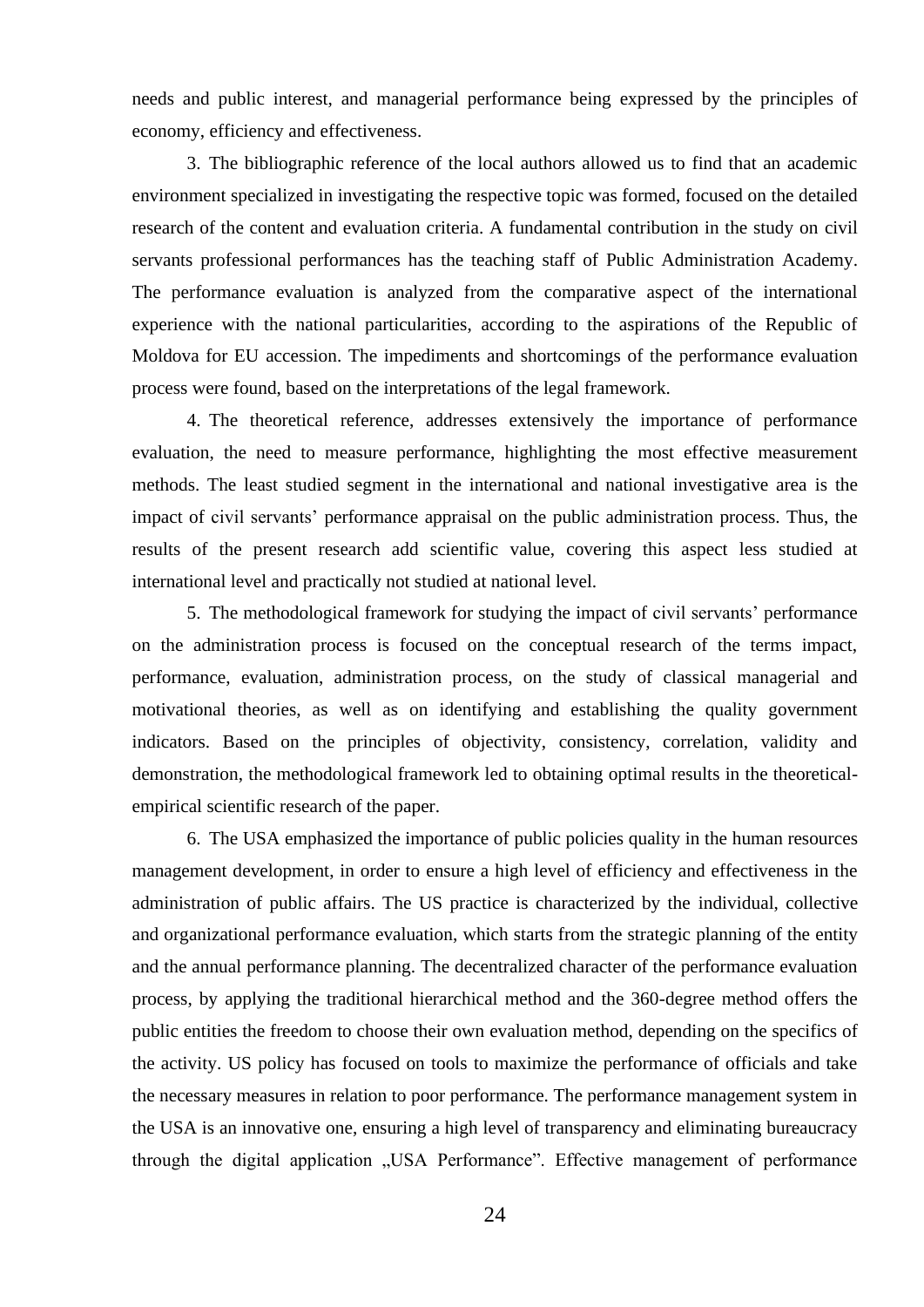management, rigorous performance standards, and the alignment of individual and organizational goals have demonstrated the positive impact on U.S. governance processes.

7. The analysis of the experience of the EU Member States reveals the unanimity of the implementation of the performance evaluation process, highlighting the homogeneous and heterogeneous components of the process. Performance evaluation models are characterized by their grouping: depending on the periodicity of the evaluation (annual, half-yearly, annual and half-yearly, once in 3 years, 3 times throughout the activity), depending on the procedural context in applying the evaluation (traditional - hierarchical, self-assessment and the 360-degree method). EU Member States emphasize the need for the training of civil servants, including beginner civil servants, and in order to reduce / eliminate the risk of defective evaluation, some states regulate the obligation to train evaluators. The principle of performance transparency is ensured by publishing information on current performance and rewards on electronic platforms and / or on official websites of public entities, which is a tool for empowering officials to perform established tasks and objectives.

8. Lithuania's practice to making progress in public administration reform, an ex-Soviet state with a similar historical evolution and an administrative system close to that of the Republic of Moldova, demonstrates the tenacity and diligence of the Lithuanian authorities in meeting the conditions for streamlining public administration. The development of performance management, focused on efficiency, transparency and strengthening the decision-making process in the budgetary system has contributed to strengthening the determinants of public administration reform, and, as a result, EU and NATO accession. At the same time, the public service has deficiencies in the application of the principles of efficient public administration, emphasizing the lack of correlation of performance with the Strategic Plan and the inappropriate use of information regarding performance. The distinctive aspects of the Lithuanian model of performance appraisal compared to that of the Republic of Moldova are reflected by the creation of appraisal commissions, starting with the recruitment procedure and ending with the performance appraisal of civil servants.

9. The analysis of the experiences of the Eastern Partnership states in order to use the evaluation of public service performance highlighted the fact that all states, except the Republic of Belarus, have regulated and introduced this process in the human resources management system. The Republic of Moldova was the first EP country which established a regulatory framework and implement the civil servants' performance appraisal. At the same time, beginners in the application of performance evaluation are Armenia, Azerbaijan and Georgia, introducing this process since 2017. The Eastern Partnership countries are aware of the importance of performance appraisal and emphasize the need to implement it in the professional development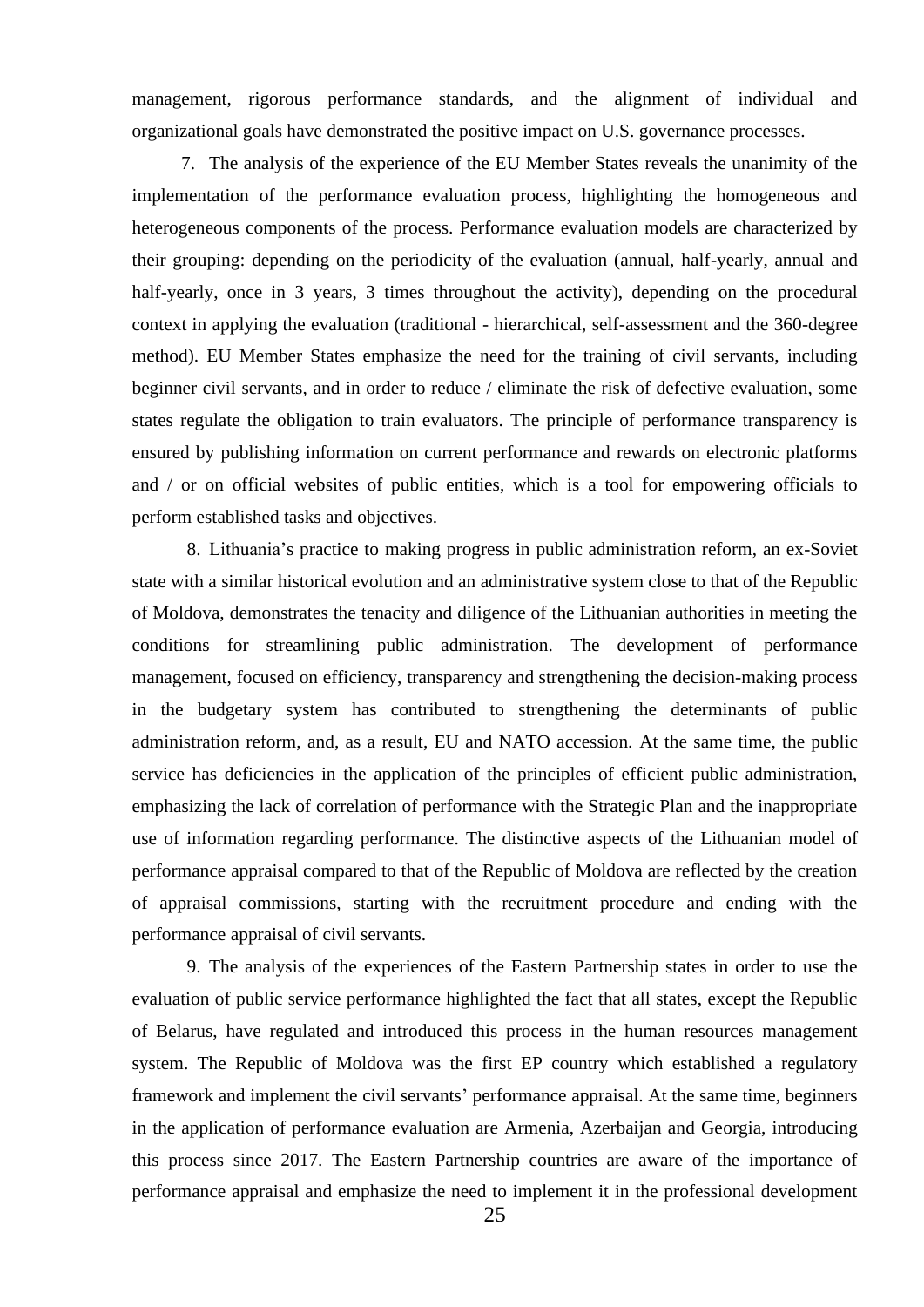of civil servants, and the common difficulties and impediments that all states face in the proper application of appraisal are subjectivism, public service dependence on political influences and lack of transparency.

10. The concept of professional performance in the public service of the Republic of Moldova was initially defined in the Public Service Law no. 443/1995, where the instruments for assessing the level of professionalism of civil servants were provided by attesting them once every 3 years. The strengthening of the public administration found its continuity in the Public Administration Reform Strategy, emphasizing the improvement of the human resources management oriented in the creation of a professional public service. Thus, Law 158/2008 and Government Decision no. 201/2009 regulates the performance appraisal process, on each procedural stage. The appreciation of the evaluation process is characterized by subjectivism (swelling of the grades regarding the results), having a negative impact on the efficiency of the employees' activity. So, the evolutionary dynamics of civil servants' performance appraisal process in the Republic of Moldova has registered essential progress in public administration reform. The regulations on the procedure for assessing the professional performance of civil servants comply with European principles, but their implementation is deficient.

11. The comparative study of the governance quality indicators in the European space reveals the lowest level of governance quality in the Republic of Moldova, placing state on the last. Compared to the EP countries, the Republic of Moldova, to the legal framework quality indicator, ranks 3rd out of 6 states. At the same time, the dynamic analysis of the government efficiency indicator in the Republic of Moldova highlights the regressive trend in 2019 compared to 1996, although the civil servants results were reported to be good and very good.

12. Empirical research has confirmed the existence of impediments in the proper application of the normative framework on performance evaluation. These aim at noncompliance with the procedural provisions at each stage of the evaluation process; incomplete setting of individual objectives (reduced communication between manager and employee); the objectives set do not meet the SMART characteristics; performance indicators do not fully allow the measurement of the results obtained; lack of transparency of performance information; insufficient qualification of evaluators. In general, performance appraisal was perceived as a necessary process in developing professional skills and motivating employees. For most civil servants, the subject is quite sensitive, approaching it critically, identifying more weaknesses and risks for the future. The application study demonstrated the direct and interdependent connection between individual and organizational performance, which means that the public administration process depends on the effective results of each employee.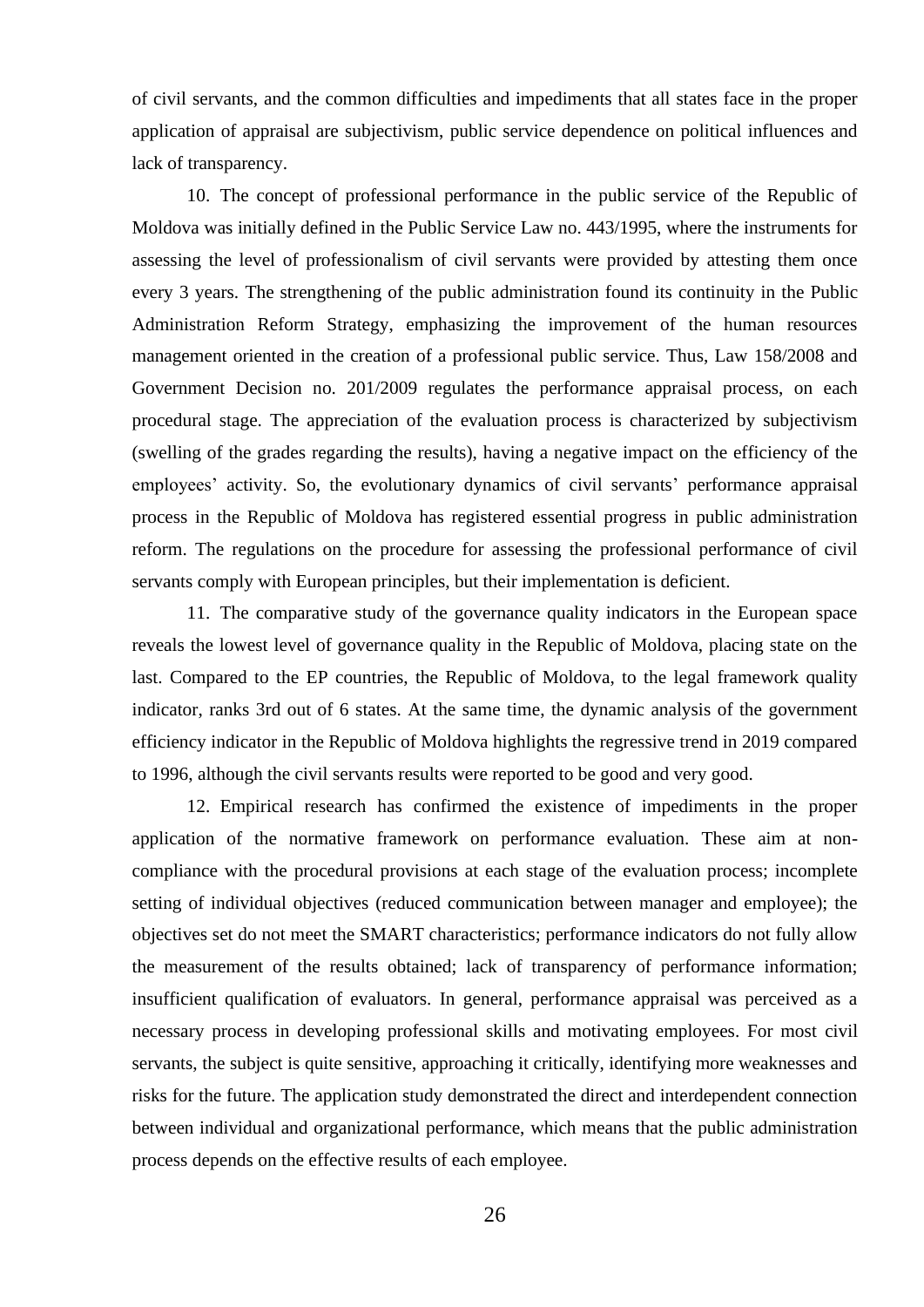13. The empirical research of civil servants' performances appraisal within the PMC Apparatus highlights impediments in regulations observance of this process, situation motivated by the insufficiency of financial, qualified human and time resources. The low attractiveness of the civil service at the local level favored the large number of vacancies and, as a result, the overloading of employees with additional tasks and duties. At the same time, the lack of managerial accountability and monitoring tools at different procedural stages conditioned the registration of omissions in the evaluation process. The annual planning and reporting of activities is deficient. Operational objectives are not set properly and performance indicators are product and not result or efficiency. They do not offer the possibility to measure the progress, as well as to make the appropriate decisions to improve performance. The lack of the procedure for evaluating the organizational performances, according to some efficiency indicators and the correlation of the results obtained at individual level, conditions the impossibility of determining the impediments in ensuring good governance.

14. The research results highlighted the ways of civil servants' performance appraisal, which lead to optimizing the evaluation and streamlining the administration process, such as: connecting individual performance to organizational ones, developing strategic performance plans for each public entity; ensuring transparency on individual performance, by placing information on the electronic platform; application of the 360-degree performance evaluation method, which involves the evaluation of the employees' activity not only by the direct manager, but also by colleagues, clients (citizens) and self-evaluation; application of accountability mechanisms by: a) analysis and control of the entire performance evaluation process (correct establishment of objectives, performance indicators and evaluation ratings), b) the obligation to certify evaluators on performance evaluation skills.

As a result of research, we formulate the following recommendations for optimizing the civil servants' performance appraisal process, which will contribute to streamlining the achievement of individual and organizational objectives, having a positive impact on the public administration process in the Republic of Moldova:

- 1. Elaboration of the legal framework to implement the organizational performance appraisal process.
- 2. Improving the regulatory framework by establishing the following provisions:

- establishment of managerial accountability mechanisms, by: a) periodic control of the conformity of the performance evaluation process (correct establishment of objectives, performance indicators and evaluation ratings), b) elaboration and publication of Good Governance Reports of the public entity;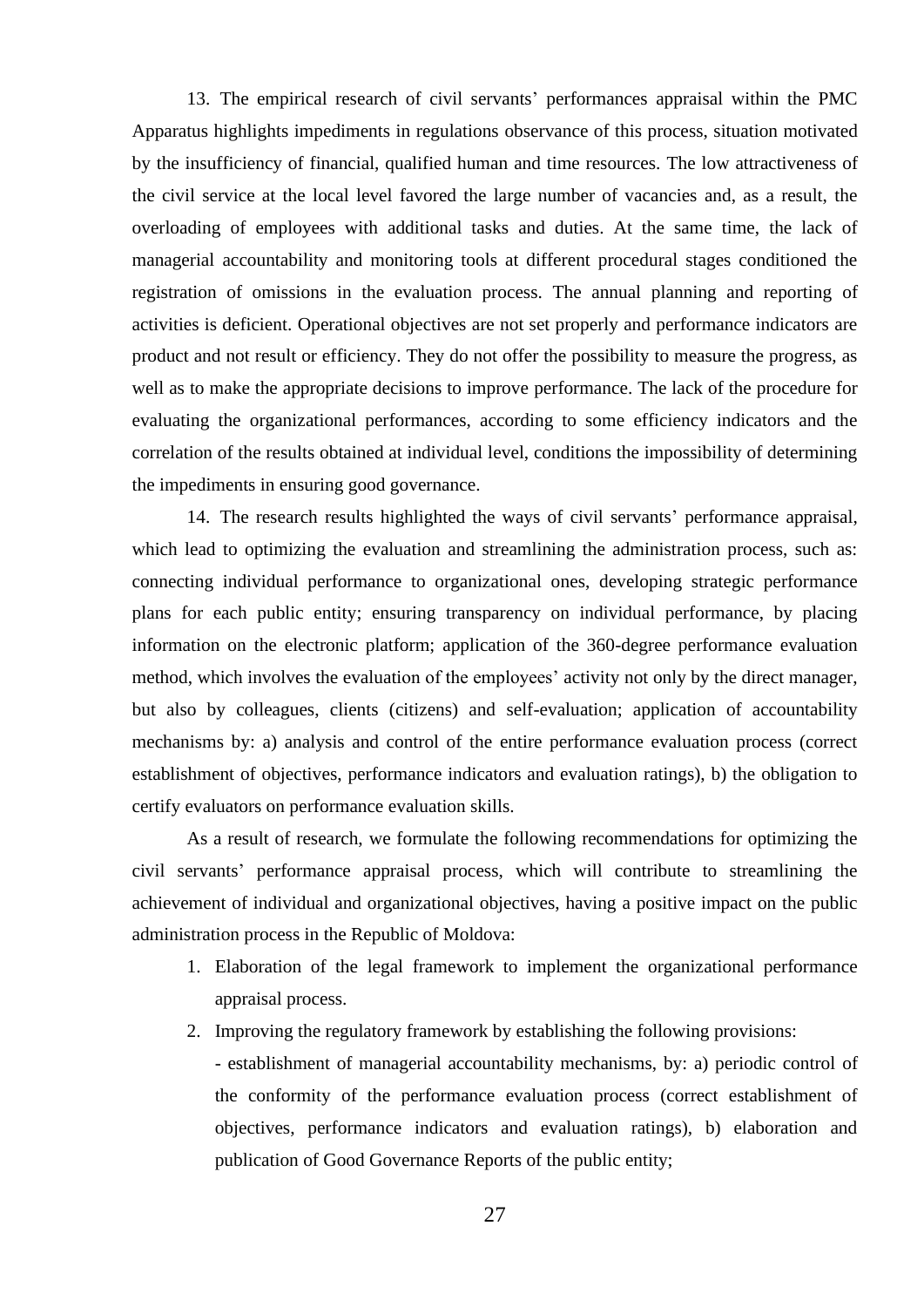- increasing the organizational performance at local level with a positive impact on the public administration process, by reporting annually the obtained results, using a series of performance indicators;

- the obligation to ensure the transparency of performance information on the official website of each public entity, respecting the legal framework for the protection of personal data (the information will contain a statistical analysis of the number of civil servants employed, the number of civil servants evaluated and the percentage of civil servants audiences evaluated by categories of evaluation ratings);

- the omission of the existing gaps of differentiated interpretation of the legal framework, of limiting the right of the civil servant to benefit from the salary performance increase, in case of transfer employment;

- the obligation to train the evaluators in the correct implementation of each stage of the evaluation process and their attestation regarding the assessment skills, and performance measurement.

- 3. Creating a governmental performance platform, containing various modules: narrative description of the entire evaluation process (useful information for all factors involved in the process); information of the public entity performance as a result of the assessment by other state structures on each area of competence and by the citizens.
- 4. Implementation of the 360-degree model for evaluating the leading civil servants performance, which involves evaluation both by the direct leader and subordinates. This appraisal model will increase managerial responsibility and teamwork skills.
- 5. Optimizing professional development programs, by extending the training topics for civil servants within local public authorities.
- 6. Launch of the initiative "Reserve of young staff of the President of the Republic of Moldova" to support competitive and creative young people. This project will open a unique opportunity for the most prepared and experienced young people to take responsible positions in the public administration system.
- 7. In order to increase the prestige of the civil service, disseminate best practices in public administration, identify and encourage the most talented civil servants and improve the motivation system, it is proposed to hold the annual contest, Best Civil Servant of the Republic of Moldova", and at the level of the municipal entity "The best civil servant of Chisinau Municipality".
- 8. Training of staff involved in the annual activity planning and reporting process.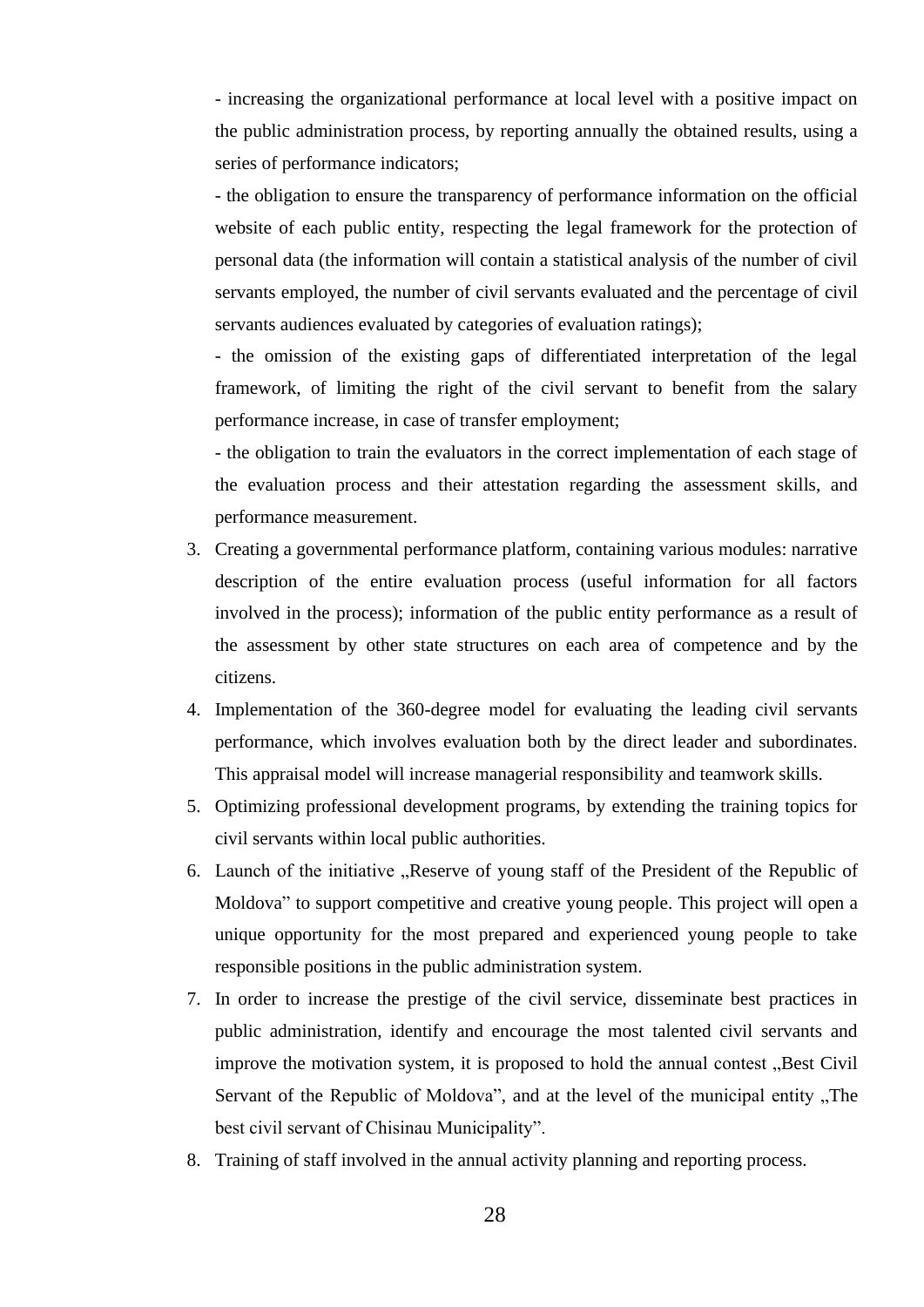9. Establishing the tools for holding the human resources management subdivisions and evaluators accountable in ensuring the proper conduct of the performance evaluation process within the public entity.

**The perspectives of the research of the scientific problem** reside in the development and deepening of the scientific investigations regarding the impact of civil servants' performance appraisal on the public administration process in the Republic of Moldova. In this sense, requesting in-depth studies in identifying and measuring the impact, developing real and measurable indicators; analysis of the correlations between the evaluation of individual performance and organizational performance; finding more efficient mechanisms for budgeting organizational performance. At the same time, it is important to study the experience of some states that have advanced in the field, to identify the applied innovations and to extract what can be useful for the Republic of Moldova.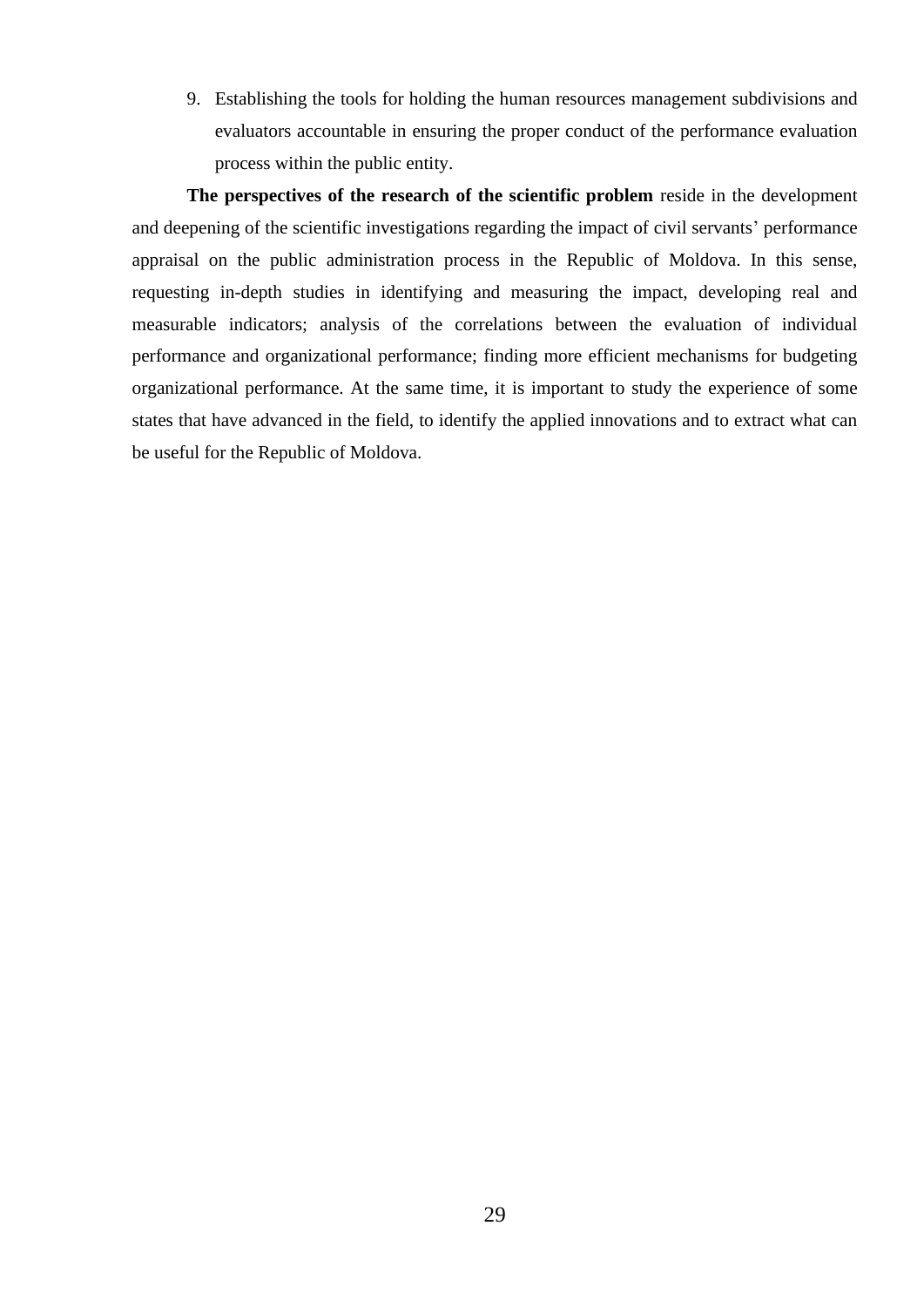# **BIBLIOGRAPHY**

#### <span id="page-29-0"></span>**In Romanian:**

- 1. Barometrul Opiniei Publice. [online]. 2021, [citat 16.07.2021]. Disponibil: http://bop.ipp.md/
- 2. BĂCANU B. *Organizația Publică: Teorie și Management.* Iași: Editura Polirom, 2008. 352 p. ISBN: 978-973-46-1252-9.
- 3. BLAJIN A. ş.a. *Managementul resurselor umane*: *Ghidul autorităţilor publice locale*. Chişinău: Bons-Office, 2015. 172 p. ISBN 978-9975-87-024-5.
- 4. CARDONA F. *Salarizarea în funcție de performanță în sectorul public în țările OCDE și în statele membre UE*. [online]. 2007. [citat 11.05.2018] Disponibil: <http://www.sigmaweb.org/publications/38652340.pdf>
- 5. CĂRBUNĂREAN F., JIMBOREAN O. *Performanţă şi capacitate în administraţie publică locală.* Cluj-Napoca: Editura Studia, 2010. 188 p. ISBN 978 973 83 90 713.
- 6. Evaluarea implementării Planului de acțiuni pentru o Guvernare Deschisă 2016 -2018 în Republica Moldova. [online]. 2018. [citat 11.08.2020] Disponibil: [http://eap-csf.eu/wp-content/uploads/TI-](http://eap-csf.eu/wp-content/uploads/TI-Moldova-Raport-OGP-2016-2018.pdf)[Moldova-Raport-OGP-2016-2018.pdf.](http://eap-csf.eu/wp-content/uploads/TI-Moldova-Raport-OGP-2016-2018.pdf)
- 7. GHEORGHIȚA T., ȚEPORDEI A. ș.a. *Evaluarea performanțelor profesionale ale funcționarilor publici: Ghid metodic*. Chișinău: Art Grup Brivet SRL. 2010. ISBN 978-9975-4172-0-4.
- 8. GHEORGHIȚA T., LEVINȚA-PERCIUN E. *Motivarea nefinanciară a funcționarilor publici: Recomandări metodice.* Cancelaria de Stat a Republicii Moldova, Direcția politica de cadre. Chișinău: Elan Poligraf SRL, 2011. 70 p. ISBN 978-9975-66-258-1.
- 9. Hotărârea Guvernului Republicii Moldova cu privire la aprobarea proiectului de lege pentru aprobarea Strategiei naționale de dezvoltare "Moldova 2030" nr. 377 din 10.06.2020. In: Monitorul Oficial al Republicii Moldova, 2020, nr. 153-158, 508.
- 10. Hotărârea Guvernului Republicii Moldova cu privire la aprobarea Strategiei privind reforma administrației publice pentru anii 2016-2020: nr. 911 din 25 iulie 2016. In: Monitorul Oficial al Republicii Moldova, 2016, nr. 256-264, 1033.
- 11. Legea cu privire la funcția publică și statutul funcționarului public: nr. 158 din 04.07.2008. In: Monitorul Oficial al Republicii Moldova, 2008, nr. 230-232, 840
- 12. MATEI L. *Management public*. București: Editura Economica, 2001. 440 p. ISBN 973-590-416-0.
- 13. MĂRGINEANU I. *Proiectarea cercetării sociologice*. Iaşi: Editura Polirom, 2000. 256p. ISBN: 973-683-480-8.
- 14. PITARIU H. *Managementul resurselor umane: Măsurarea performanțelor profesionale*. București: Editura ALL, 1994. 259 p. ISBN 973 9156 39 8.
- 15. PROFIROIU A., PROFIROIU M. *Cadrul de analiză a performanțelor sectorului public*. Researchgate.net [online]. In: Economie teoretică și aplicată, 2007, nr. 1, pp. 41 – 50, [citat 18.06.2018] Disponibil:

https://www.researchgate.net/publication/4730957\_Analysis\_of\_Public\_Sector\_Performances.

- 16. PROFIROIU M. *Accelerarea reformei administrației publice*. In: Revista Transilvană de Științe Administrative, 2002, nr. 8, pp.13-23. ISSN: 2247-8329.
- 17. *Raport cu privire la funcția publică și statutul funcționarului public*. Cancelaria de Stat a Republicii Moldova. [online]. Chișinău, 2019. [citat 20.12.2019] Disponibil: [https://cancelaria.gov.md/sites/default/files/document/attachments/raport\\_anual\\_functie\\_publica\\_201](https://cancelaria.gov.md/sites/default/files/document/attachments/raport_anual_functie_publica_2018.pdf) [8.pdf.](https://cancelaria.gov.md/sites/default/files/document/attachments/raport_anual_functie_publica_2018.pdf)
- 18. *Raport cu privire la funcția publică și statutul funcționarului public, 2019*. Cancelaria de Stat a Republicii Moldova. [online]. Chișinău, 2020. [citat 21.11.2019]. Disponibil: [https://cancelaria.gov.md/sites/default/files/document/attachments/raport-l158-2019.pdf.](https://cancelaria.gov.md/sites/default/files/document/attachments/raport-l158-2019.pdf)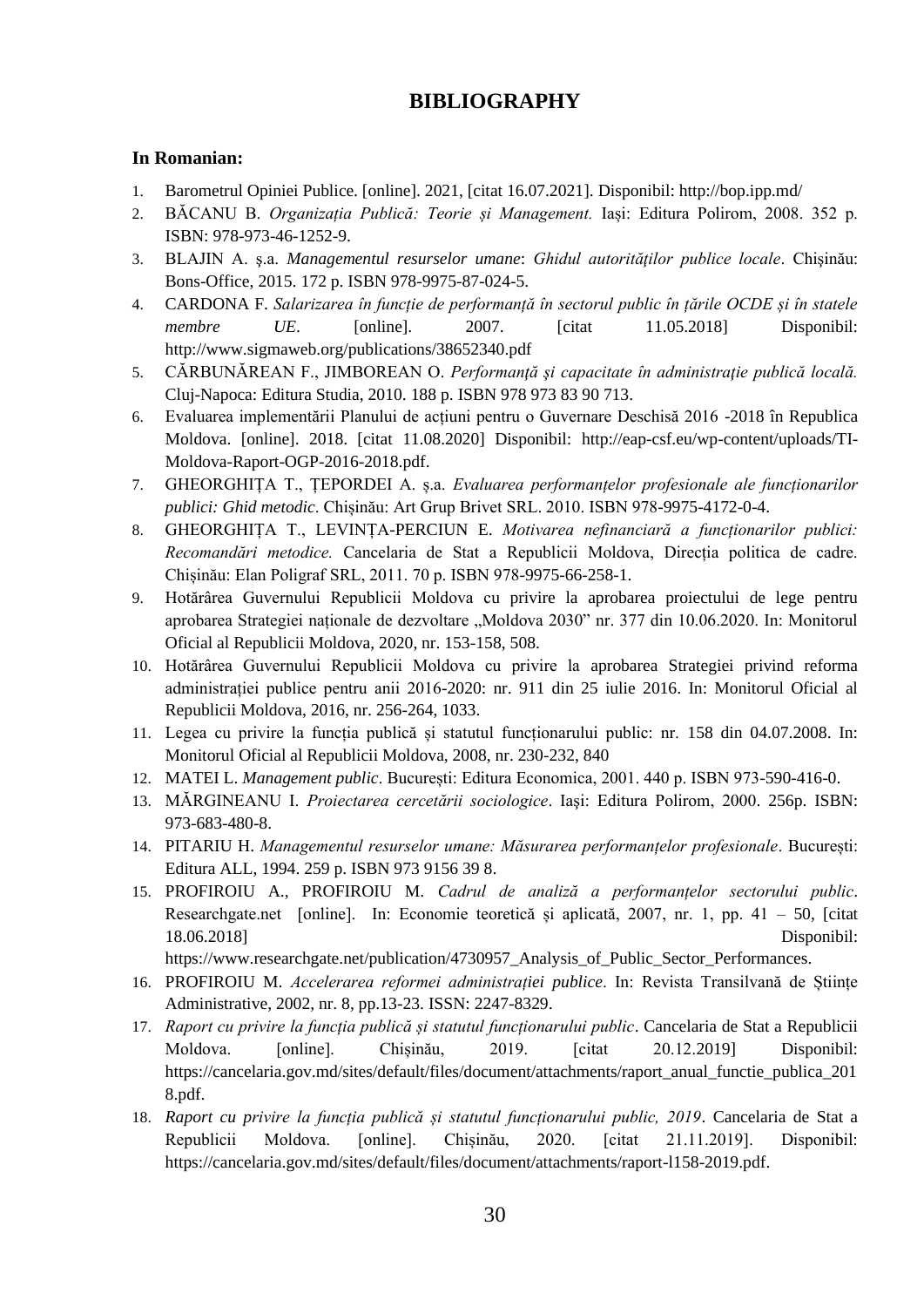- 19. SECRIERU A., DRAGOMIR L. *Managementul finanțelor publice locale*. Ghidul autorităților publice locale. Chișinău, 2016. 88 p. ISBN 978-9975-87-077-1.
- 20. SÎMBOTEANU A. *Rolul personalului în realizarea reformei administrației publice*. Chișinău: AAP, 2001. 49 p.
- 21. ȘANDOR S., RABOCA H. *Măsurarea performanțelor în administrație publică*. In: Revista Transilvană de Științe Administrative, 2004, nr.3 (12), p. 150-157. ISSN: 2247-8329.
- 22. TOMULEŢ C. *Funcţia publică: Suport de curs*. Chişinău: Editura: Lexon-Plus, 2015. 248 p. ISBN 978-9975-3079-5-6.
- 23. **VARZARI A.** Percepția funcționarilor publici privind procesul de evaluare a performanțelor profesionale în Republica Moldova. In: Revista de Filozofie, Sociologie și Științe Politice nr. 1. 2021. p. 148. ISSN 1857-2294.

#### **In English:**

- 24. ARMSTRONG M. *Armstrong's Handbook of Performance Management. An evidence-based guide to delivering high performance*. Fifth edition. London and Philadelphia, Kogan Page Ltd, 2015. 394 p. ISBN 978 0 7494 7029 6.
- 25. ARMSTRONG M., TAYLOR ST. *Armstrong's Handbook of Human resource management practice.* UK, Kogan Page Ltd. 2014. 842 p. ISBN 978 0 7494 69641.
- 26. ARMSTRONG M. *Strategic human resource management*. London and Philadelphia, Kogan Page Ltd, 2006. 194 p. ISBN 9780749470296.
- 27. ARMSTRONG M. *Human Resource Management Practice 8th edition*, Kogan Page Publishers, 2001, 981p. ISBN 978 0749433932.
- 28. DEMMKE Ch. *Are civil servants different because they are civil servants?* Luxembourg: European Institution of Public Administration, 2005. 121p. [online]. [citat la 29.11.2016]. Disponibil: <https://www.dgaep.gov.pt/media/0601010000/lux/civilservantsdifferent.pdf>
- 29. EWOH A. *Performance Measurement in an Era of New Public Management*. In: Journal of Emerging Knowledge on Emerging Markets, vol. 3, 2011, p. 105-117. ISSN 1946-651X.
- 30. FITZPATRICK S. *Imagine de ansamblu asupra sistemelor de salarizare din sectorul public în statele membre UE și unele tendințe de reformă*. In: Materiale ale Conferinței privind sistemele de salarizare din sectorul public în Europa. [online] [citat 04.07.2018] Disponibil: [http://www.sigmaweb.org/publications/38656084.pdf.](http://www.sigmaweb.org/publications/38656084.pdf)
- 31. Glossary of Key Terms in Evaluation and Results Based Management © OECD [online] 2009. [citat 28.01.2021]. Disponibil: [https://www.oecd.org/development/evaluation/dcdndep/43184177.pdf.](https://www.oecd.org/development/evaluation/dcdndep/43184177.pdf)
- 32. HANS de Buijn. *Managing Performance in the Public Secto*r. London and New York, Routlege Taylor &Francis Croup, 2007. 122 p. ISBN 9780415403207
- 33. *Indicators on Quality of Public Service*. Astana Civil Service Hub. [online] [citat 02.01.2017] Disponibil[: https://www.astanacivilservicehub.org/country.](https://www.astanacivilservicehub.org/country)
- 34. LEWIS G., SEONG S. *Performance Ratings and Carrer Advancement in The US Federal Civil Service*. In: Public Management Review, 2013, vol. 15, pp. 740-761. [online]. [citat la 13.01.2017]. Disponibil[: https://scholarworks.gsu.edu/cgi/viewcontent.cgi?article=1007&context=pmap\\_facpubs](https://scholarworks.gsu.edu/cgi/viewcontent.cgi?article=1007&context=pmap_facpubs)
- 35. POISTER T. *Measuring Performance in Public and Nonprofit Organizations*. San Francisco: Jossey-Bass a Wiley Print, 2003. 289 p. ISBN 9780787949990.
- 36. *Worldwide Governance Indicators*. [online]. [citat 29.03.2021]. Disponibil: <https://info.worldbank.org/governance/wgi/Home/Reports>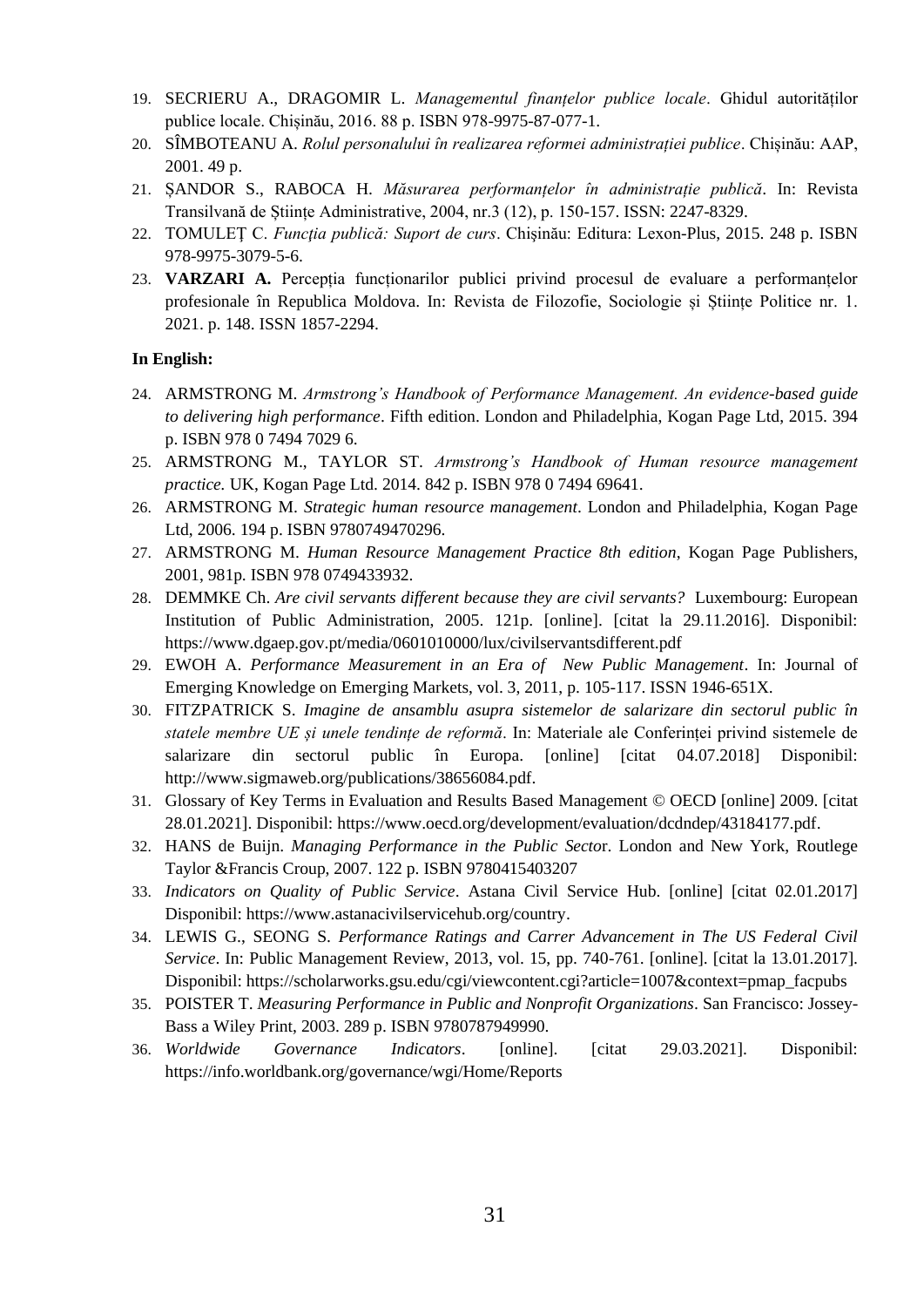#### **LIST OF AUTHOR'S THESIS PUBLICATIONS**

- <span id="page-31-0"></span>1. VARZARI A. *Istoricul abordării evaluării performanței funcționarilor publici în SUA*. În: Materiale ale conferinței științifico-practice internaționale: Contribuția tinerilor cercetători la dezvoltarea administrației publice. Chișinău: AAP, 2017, pp. 91-96. ISBN 978-9975- 136-26-6 (0,50 c.a.).
- 2. SPĂTARU T., VARZARI A.*Abordări în literatura de specialitate din Romania privind evaluarea performanţelor profesionale ale funcţionarilor publici*. În: Materiale ale conferinței științifico-practice internaționale. Teoria şi practica administrării publice, 2017. Chișinău: S.C. "Elan Poligraf" S.R.L., p. 87-91. ISBN 978-9975-3019-6-1, (0,50 c.a.).
- 3. VARZARI A. *Abordări teoretice privind evaluarea performanțelor în administrația publică.* În: Revista metodico-științifică trimestrială *Administrarea publică*. Chișinău: AAP, 2017, nr.1, pp.115-125.ISSN 1813-8489, (0,90 c.a.).
- VARZARI A. *Referențialul teoretic privind evaluarea performanțelor profesionale ale*  4.*funcționarilor publici în Republica Moldova*. În: Revista metodico-științifică trimestrială *Administrarea publică*. Chișinău: AAP, 2017, nr.3, pp.149 – 152. ISSN 1813-8489 (0,30 c.a.).
- *5.* VARZARI A. *Performance management in public sector*. În: Mатериалы научнопрактической конференции с международным участием: *Реформирование публичного управления и администрирования: ТЕОРИЯ, ПРАКТИКА, МЕЖДУНАРОДНЫЙ ОПЫТ*, Odessa, 2017, p.9 (0,15 c.a.).
- 6. VARZARI A. *Practica țărilor Uniunii Europene privind procesul de evaluare a performanței profesionale a funcționarilor publici*. În: Revista metodico-științifică trimestrială *Administrarea publică*. Chișinău: AAP, 2018, nr. 3, pp. 102-114.ISSN 1813- 8489 (1,14 c.a.).
- 7. VARZARI A. *Aspecte evolutive privind procesul de evaluare a reformelor profesionale ale funcționarilor publici din Republica Moldova*. În: Materiale ale conferinţei internaţionale ştiinţifico-practice: Contribuția tinerilor cercetători la dezvoltarea administrației publice. Chișinău: AAP, 2018, pp. 125-132. ISBN978-9975-136-69-3 (0,40 c.a.).
- 8. VARZARI A. *Experiența țărilor din Parteneriatul Estic privind evaluarea performanțelor profesionale ale funcționarilor publici*. În: Materiale ale conferinței ştiințifico-practice internaționale: Teoria și practica administrării publice. Chișinău: AAP, 2018, pp. 106-109. ISBN 978-9975-3019-7-8. (0,40 c.a.).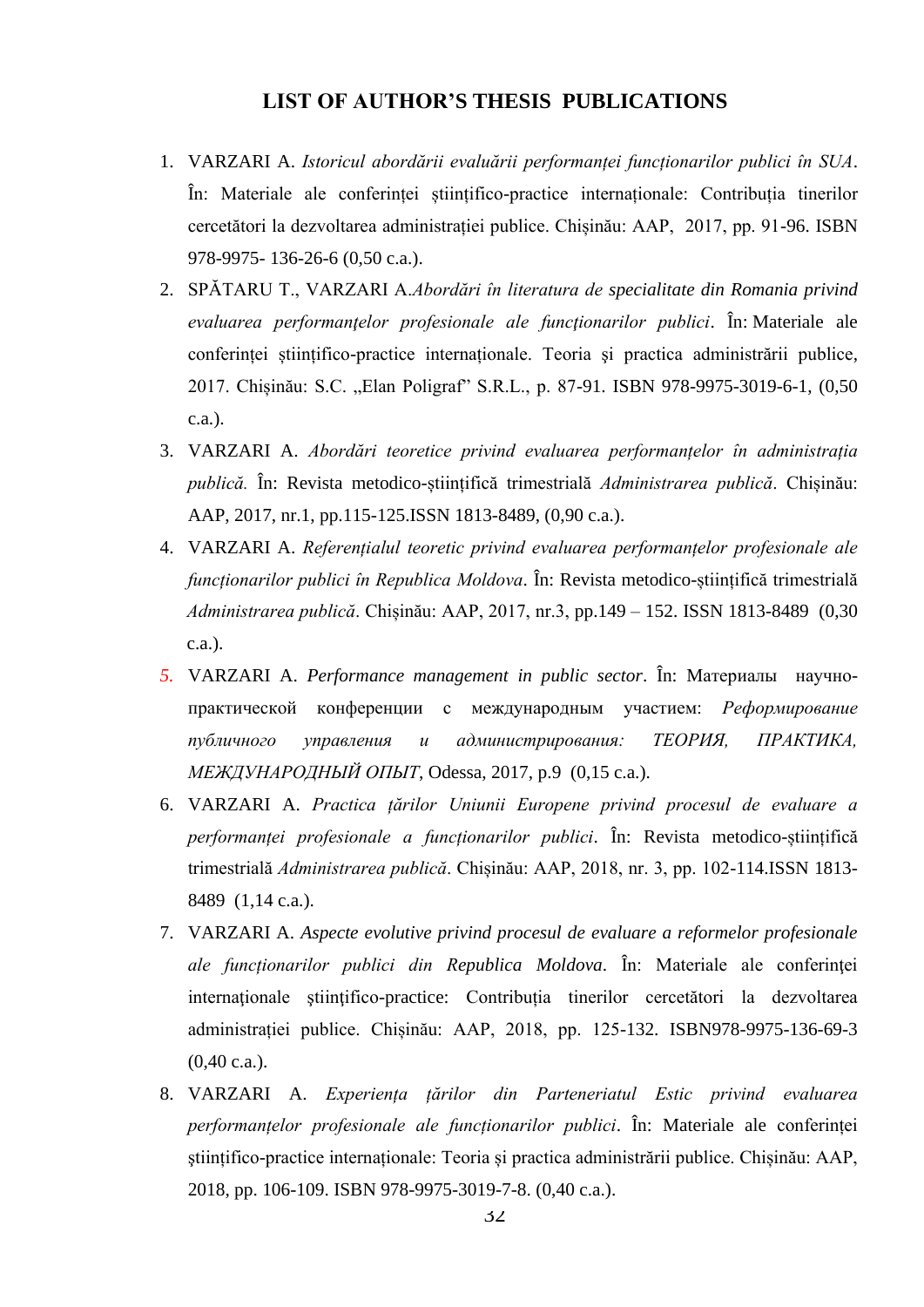- 9. VARZARI A. *The role of assessment of professional performances of civil servants and elements of the practice of the Republic of Moldova*. În: Mатериалы международной научно-практической конференции: Современный менеджмент: модели, стратегии, технологии, Одесский региональный институт, государственного управления при Президенте Украины (ОПИГУ), 2018, pp. 232 - 234. (0,15 c.a.).
- 10. VARZARI A. *Funcționarul public – factor de eficientizare al activității administrației publice*. În: Materialele conferinței științifico-practice internaționale. *Consolidarea administrației publice locale și perspectivele europene ale Republicii Moldova*. Chișinău: 23.11.2018, pp.362-365. ISBN: 978-9975-134-20-0. (0,20 c.a)
- 11. VARZARI A. *Managementul performanței în sectorul public din Statele Unite ale Americii*. În: Materiale ale conferinței științifico-practice internaționale: Contribuția tinerilor cercetători la dezvoltarea administrației publice. Chișinău: AAP, 2019, pp. 52- 55. ISBN 978-9975-134-51-4. (0,40 c.a.).
- 12. VARZARI A. *Factorii determinanți ai sistemului de management al performanței*. În: Materiale ale conferinței științifico-practice cu participare internațională: Teoria și practica administrării publice. Chișinău: AAP, 2019, pp. 112-115. ISBN 978-9975-3240- 4-5.(0,30 c.a.).
- 13. VARZARI A. *Managementul performanței în serviciul public lituanian și practica*  evaluării performanțelor funcționarilor publici. În: Materiale ale conferinței științifice internationale: Contributia tinerilor cercetători la dezvoltarea administrației publice. Chișinău: AAP, 2020, pp. 33-36. (0,50 c.a.).
- 14. VARZARI A. *Impactul evaluării performanțelor profesionale ale funcționarilor publici asupra procesului de administrare municipală*. În: Materiale ale conferinţei ştiinţificopractice internaționale: Teoria și practica administrării publice. Chișinău: AAP, 2020, pp.111 – 114. ISBN 978-9975-3240-9-0. (0,40 c.a.).
- 15. VARZARI A. *Percepția funcționarilor publici privind procesul de evaluare a performanțelor profesionale în Republica Moldova*. În: Revista de Filozofie, Sociologie și Științe Politice nr. 1. Chișinău. 2021. pp. 148 ISSN 1857-2294(0,80 c.a.).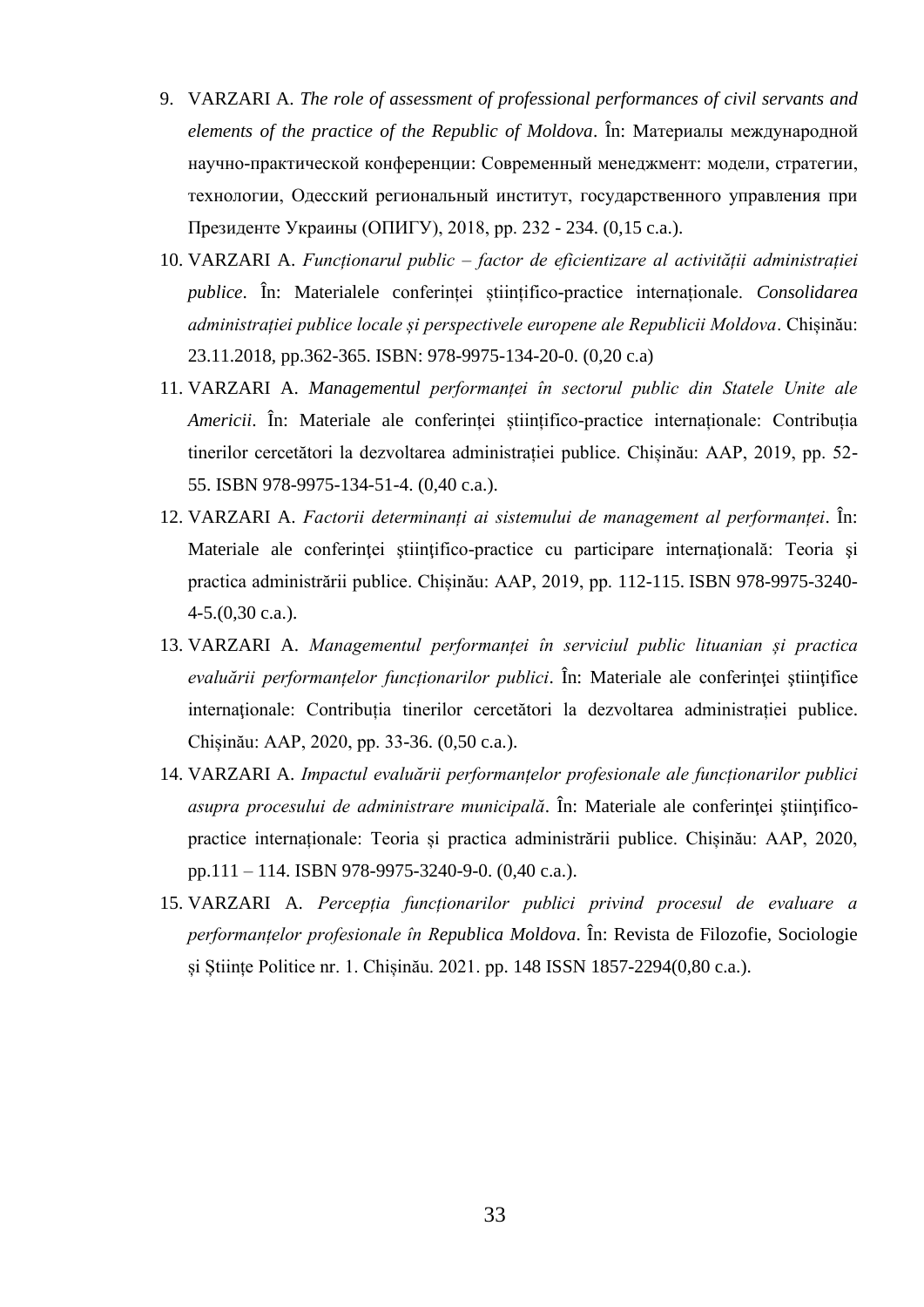#### **ADNOTARE**

#### **Varzari Ana. Impactul evaluării performanțelor funcționarilor publici asupra procesului de administrare în Republica Moldova.**

#### **Teză de doctor în ştiinţe administrative. Chişinău, 2021.**

**Structura tezei:** adnotare, introducere, trei capitole, concluzii generale şi recomandări, bibliografie din 259 de titluri, 12 anexe, 152 pagini text de bază, 31 figuri, 15 tabele. Rezultatele obţinute sunt publicate în 15 lucrări ştiinţifice.

**Cuvinte-cheie:** funcționar public, performanță, eficiență, eficacitate, evaluarea performanței, performanță individuală, performanță organizațională, impactul evaluării, proces de administrare, Republica Moldova, Uniunea Europeană, Parteneriat Estic.

**Domeniu de studiu:** administrația publică; organizarea și dirijarea în instituțiile administrației publice; servicii publice.

**Scopul lucrării** constă în determinarea impactului evaluării performanțelor funcționarilor publici asupra procesului de administrare publică în Republica Moldova și identificarea modalităților de optimizare a evaluării performanțelor în vederea eficientizării administrării publice.

**Obiectivele lucrării constau în:** sintetizarea referențialului teoretico-metodologic privind evaluarea performanțelor funcționarilor publici și identificarea gradului de studiere a acestuia în literatura științifică internațională și națională; elaborarea cadrului metodologic de studiere a impactului evaluării performanțelor funcționarilor publici asupra procesului de administrare; analiza practicii internaționale în evaluarea performanțelor funcționarilor publici și impactul acesteia asupra procesului de administrare (SUA, UE, Parteneriatul Estic); studiul evoluției procesului de evaluare a performanței profesionale a funcționarilor publici în Republica Moldova; estimarea corelațiilor percepției funcționarilor publici asupra procesului de evaluare a performanțelor din Republica Moldova; realizarea studiului de caz privind impactul evaluării performanțelor profesionale ale funcționarilor publici asupra procesului de administrare publică în municipiul Chișinău; formularea concluziilor și recomandărilor privind dezvoltarea metodologiei de evaluare a performanțelor funcționarilor publici cu relevarea impactului acestuia asupra eficientizării procesului de administrare în Republica Moldova.

**Noutatea şi originalitatea ştiinţifică a lucrării** constă în analiza teoretico-aplicativă a impactului evaluării performanțelor funcționarilor publici asupra procesului de administrare. În acest sens, au fost concretizate și definite noțiunile de bază, elaborate propriile definiții. Studiul comparat al metodologiei de evaluare a performanțelor funcționarilor publici derivă din experiențele statelor analizate, oferind perspective inovative privind aranjamentele bazate pe performanță pentru funcționari publici și modul de a putea constitui un regim integrat de performanță individuală și organizațională. Analiza corelativă a percepției funcționarilor publici privind impactul evaluării performanțelor asupra procesului de administrare publică, efectuată pentru prima dată în Republica Moldova, a procesat date generale, aspecte structurale, procedurale, informaționale ale evaluării performanței. Concentrarea pe studiul de caz referitor la impactul evaluării performanței funcționarilor publici asupra procesului de administrare a municipiului Chişinău a permis identificarea spectrului de instrumente și descrierea acestora în vederea optimizării evaluării performanțelor funcționarilor publici, conducând spre eficientizarea administrației publice.

**Problema ştiinţifică importantă soluţionată** constă în fundamentarea științifică a impactului evaluării performanțelor funcționarilor publici asupra procesului de administrare publică în Republica Moldova, fapt ce a condus la identificarea modalităților de optimizare a evaluării performanțelor în vederea eficientizării procesului de administrare publică.

**Semnificația teoretică a cercetării** rezultă din analiza aparatului categorial și teoriilor privind evaluarea performanței funcționarilor publici și rolul acesteia în fortificarea procesului de administrare publică, din identificarea celor mai optime metode internaționale de evaluare a performanțelor, prin prisma indicatorilor de bună guvernare și a studiului de caz privind impactul evaluării performanțelor funcționarilor publici asupra procesului de administrare publică.

**Valoarea aplicativă a lucrării** rezidă în posibilitatea implementării rezultatelor cercetării în planificarea acțiunilor de reformare a sistemului de administrare publică, cu referire la gestionarea funcției publice și a funcționarului public. Recomandările formulate pot fi folosite la elaborarea politicilor și procedurilor de evaluare a performanțelor funcționarilor publici, inclusiv la inițierea instruirilor de dezvoltare profesională a funcționarilor publici de conducere (evaluatorilor), în vederea fundamentării cunoștințelor teoretice și practice de gestionare a procesului de evaluare a performanțelor.

**Implementarea rezultatelor ştiinţifice.** Rezultatele cercetării științifice au fost diseminate în cadrul conferințelor naționale și internaționale și în articolele publicate în reviste de specialitate. Recomandările au fost expediate sper implementare Cancelariei de Stat a Republicii Moldova.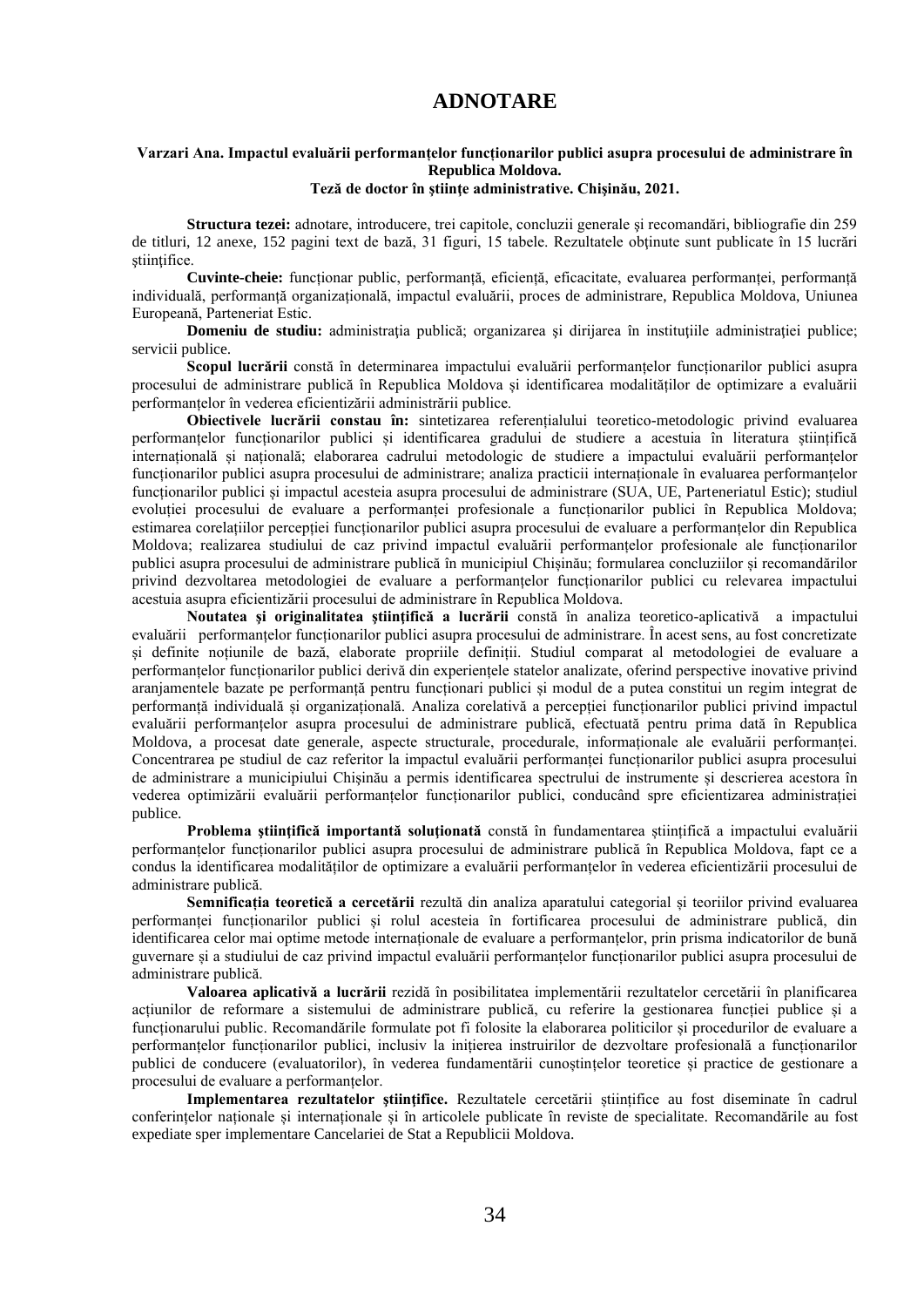### **ANNOTATION**

#### <span id="page-34-0"></span>**Varzari Ana. The impact of the performance evaluating of civil servants on the administration process in the Republic of Moldova.**

#### **Doctoral thesis in administrative sciences. Chisinau, 2021.**

**Thesis Structure:** annotation, introduction, three chapters, general conclusions and recommendations, 259 references, 12 annexes, 155 text pages, 31 graphics, 15 tables. The findings are reflected in 15 published research papers.

**Key Words:** civil servant, performance, efficiency, effectiveness, performance evaluation, individual performance, organizational performance, impact of evaluation, administration process, Republic of Moldova, European Union, Eastern Partnership.

**Area of study:** public administration, organization and management in public administration institutions, public services.

**The aim of the paper** is to determine the impact of performance appraisal of civil servants on the process of public administration in the Republic of Moldova and to identify ways to optimize the performance evaluation in order to streamline public administration.

**Objectives of the paper are:** synthesis of the theoretical and methodological reference regarding the evaluation of the performances of the civil servants and the identification of its degree of study in the international and national scientific literature; elaboration of the methodological framework for studying the impact of evaluating the performances of civil servants on the administration process; analysis of international practice in evaluating the performance of civil servants and its impact on the administration process (USA, EU, Eastern Partnership); study of the evolution of the process of evaluating the professional performance of civil servants in the Republic of Moldova; estimating the correlations of the perception of civil servants on the performance evaluation process in the Republic of Moldova; conducting the case study on the impact of evaluating the professional performance of civil servants on the public administration process in Chisinau; formulating the conclusions and recommendations regarding the development of the methodology for evaluating the performances of civil servants with the revelation of its impact on the efficiency of the administration process in the Republic of Moldova.

Scientific novelty and originality consists in the theoretical-applied analysis of the impact of the performance evaluation of the civil servants on the administration process. In this sense, the basic notions were elaborated and defined, elaborated their own definitions. The comparative study of the methodology for evaluating the performance of civil servants derives from the experiences of the analyzed states, offering innovative perspectives on performance-based arrangements for civil servants and how to establish an integrated regime of individual and organizational performance. The correlative analysis of the perception of civil servants regarding the impact of performance evaluation on the public administration process, performed for the first time in the Republic of Moldova, processed general data, structural, procedural, informational aspects of performance evaluation. Focusing on the case study on the impact of performance evaluation of the civil servants on the Chisinau administration process allowed the identification of the spectrum of tools and their description in order to optimize the evaluation of civil servants' performance, leading to efficiency of public administration.

**Important scientific issue** consists in the scientific substantiation of the impact of the evaluation of the performances of civil servants on the public administration process in the Republic of Moldova, which led to the identification of ways to optimize the performance evaluation in order to streamline the public administration process.

**The theoretical significance of the research** results from the analysis of the categorical apparatus and the theories regarding the civil servants performance appraisal and its role in strengthening the public administration process, identifying the best international methods of performance evaluation, in terms of good governance indicators and case study on impact of civil servants performance appraisal on the public administration process.

**Applicative value of the research** lies in the possibility of implementing research results in planning actions to reform the public administration system, with reference to the management of the civil service and the civil servant. The recommendations can be used to develop policies and procedures for civil servants' performance appraisal, including initiating training for the professional development of senior civil servants (evaluators), in order to substantiate the theoretical and practical knowledge of managing the performance appraisal process.

**Application of the research findings.** The results of scientific research have been disseminated in national and international conferences and in articles published in specialty journals. The recommendations were sent to the implementation of the State Chancellery of the Republic of Moldova.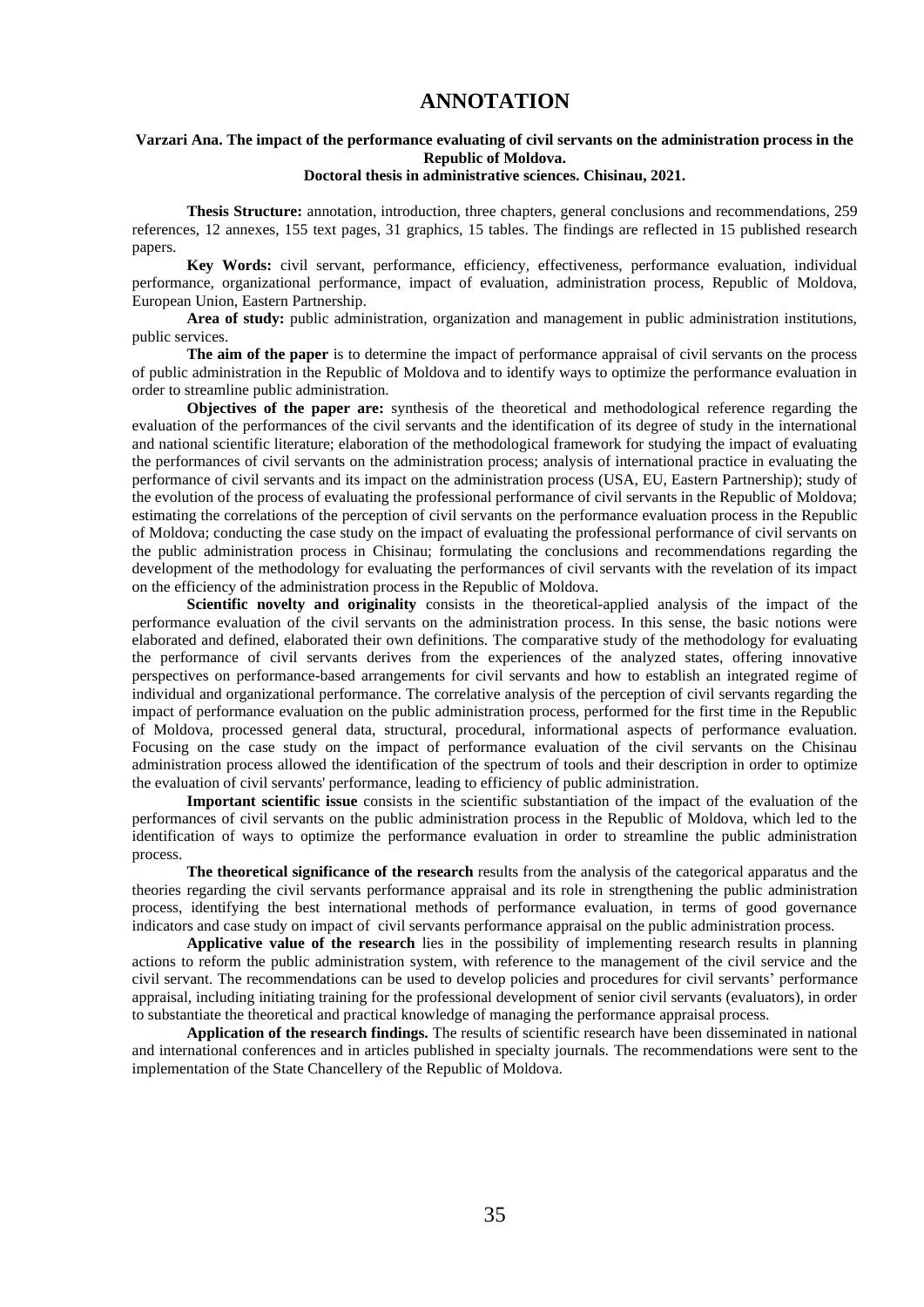## **АННОТАЦИЯ**

#### **Варзарь Ана. Влияние оценки работы государственных служащих на административный процесс в Республике Молдова.**

#### **Докторская диссертация по административным наукам. Кишинев, 2021 г**.

**Структура диссертации:** аннотация, введение, три главы, общие выводы и предложения, библиография (259 наименований), 12 приложений, 155 страниц основного текста, 31 рисунков, 15 таблиц. Полученные результаты нашли отражение в 15 научных работах.

**Ключевые слова:** государственный служащий, производительность, эффективность, результативность, оценка производительности, индивидуальная производительность, эффективность организации, влияние оценки, административный процесс, Республика Молдова, Европейский Союз, Восточное партнерство.

**Область исследования:** публичное управление; организация и руководство в учреждениях публичного управления; публичные услуги.

**Цель исследования является**: определение влияния оценки эффективности работы государственных служащих на процесс государственного управления в Республике Молдова и определить пути оптимизации оценки деятельности в целях оптимизации государственного управления.

**Задачи исследования заключаются в:** синтез теоретико-методологического справочника по оценке деятельности государственных служащих и определение степени их изучения в международной и национальной научной литературе; разработка методологической базы для изучения влияния оценки деятельности государственных служащих на процесс управления; анализ международной практики оценки деятельности государственных служащих и ее влияния на процесс администрирования (США, ЕС, Восточное партнерство); изучение эволюции процесса оценки профессиональной деятельности государственных служащих в Республике Молдова; оценка корреляции восприятия государственными служащими процесса оценки деятельности в Республике Молдова; проведение тематического исследования о влиянии оценки профессиональной деятельности государственных служащих на процесс государственного управления в Кишиневе; формулирование выводов и рекомендаций относительно разработки методологии оценки деятельности государственных служащих с выявлением ее влияния на эффективность административного процесса в Республике Молдова.

**Научная новизна и оригинальность работы:** заключается в теоретико-прикладном анализе влияния оценки деятельности государственных служащих на процесс управления. В этом смысле были разработаны и определены основные понятия, выработаны собственные определения. Сравнительное исследование методологии оценки результатов деятельности государственных служащих основывается на опыте анализируемых государств, предлагая новаторские взгляды на механизмы, основанные на результатах деятельности государственных служащих, и способы построения интегрированного режима индивидуальной и организационной деятельности. Корреляционный анализ восприятия государственными служащими влияния оценки эффективности на процесс государственного управления, проведенный впервые в Республике Молдова, обработал общие данные, структурные, процедурные, информационные аспекты оценки эффективности. Сосредоточение внимания на тематическом исследовании о влиянии оценки работы государственных служащих на административный процесс в Кишиневе позволило идентифицировать спектр инструментов и их описание с целью оптимизации оценки работы государственных служащих, что привело к эффективности государственного управления.

**Главная решенная научная проблема** состоит в научном обосновании влияния оценки деятельности государственных служащих на процесс государственного управления в Республике Молдова, что привело к выявлению путей оптимизации оценки эффективности с целью оптимизации процесса государственного управления.

**Теоретическая значимость исследования** вытекает из анализа категориального аппарата и теорий относительно оценки эффективности государственных служащих и их роли в укреплении процесса государственного управления, из определения лучших международных методов оценки эффективности с точки зрения показателeй эффективного управления и тематического исследования, о влиянии оценки эффективности государственных служащих в процессе государственного управления**.**

**Прикладная ценность исследования** заключается в возможности применения результатов исследования при планировании действий по реформированию системы государственного управления применительно к управлению государственной службой и государственным служащим. Рекомендации могут быть использованы для разработки политики и процедур оценки работы государственных служащих, включая начало обучения для повышения квалификации старших государственных служащих (оценщиков), с целью обоснования теоретических и практических знаний по управлению процессом служебной аттестации.

**Внедрение научных результатов.** Результаты научных исследований были распространены на национальных и международных конференциях и в статьях опубликованных в специализированных журналах. Рекомендации были отправлены в реализацию Государственной Канцелярии Республики Молдова.